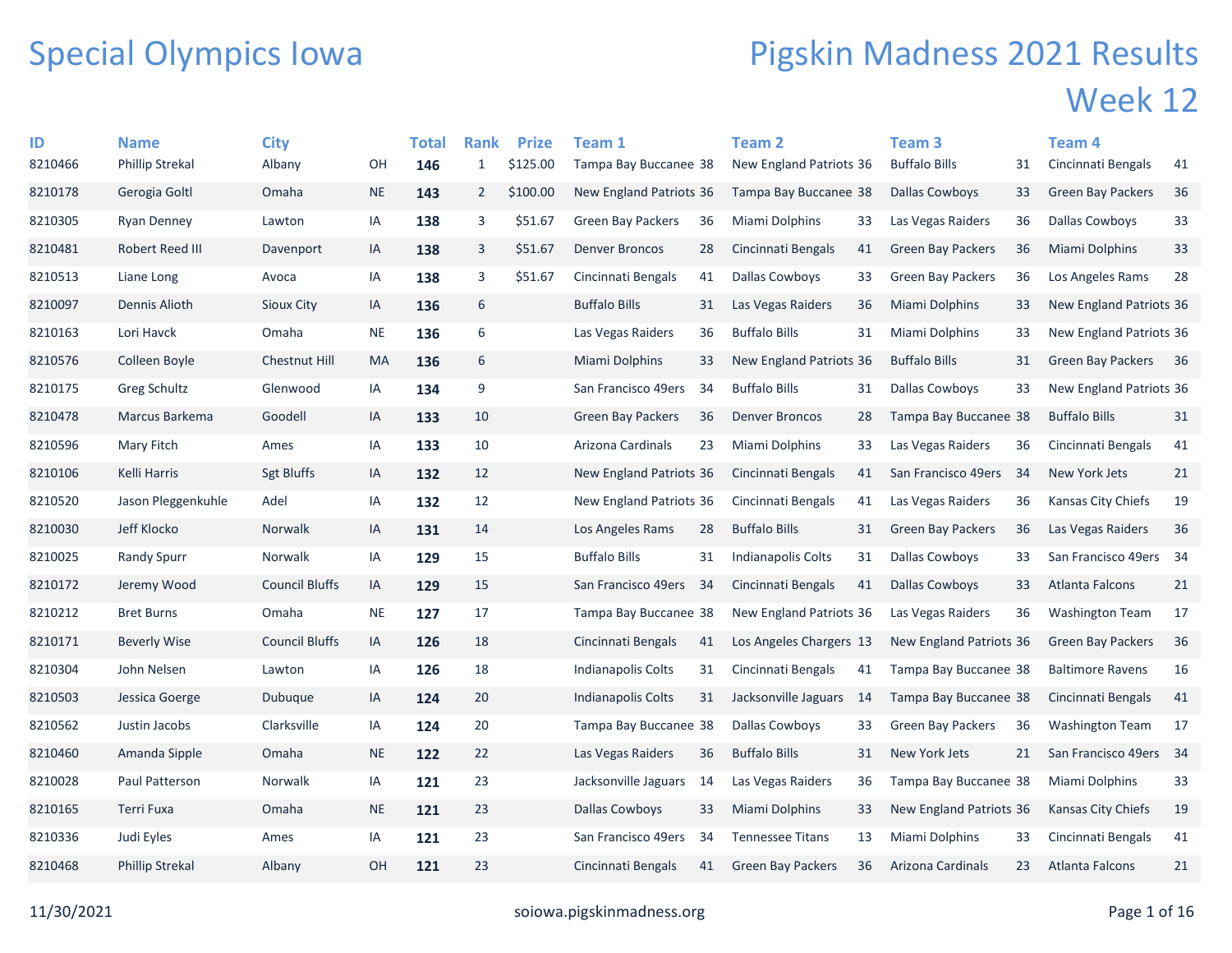| ID      | <b>Name</b>               | <b>City</b>           |           | <b>Total</b> | <b>Rank</b> | <b>Prize</b> | Team 1                    |     | <b>Team 2</b>             |    | Team <sub>3</sub>        |    | Team <sub>4</sub>         |     |
|---------|---------------------------|-----------------------|-----------|--------------|-------------|--------------|---------------------------|-----|---------------------------|----|--------------------------|----|---------------------------|-----|
| 8210534 | <b>Gregory Weinschenk</b> | Urbandale             | IA        | 121          | 23          |              | <b>Detroit Lions</b>      | 14  | Tampa Bay Buccanee 38     |    | <b>Denver Broncos</b>    | 28 | Cincinnati Bengals        | 41  |
| 8210550 | Jolene Dixon              | Moville               | IA        | 121          | 23          |              | <b>Miami Dolphins</b>     | 33  | New England Patriots 36   |    | <b>Green Bay Packers</b> | 36 | <b>Chicago Bears</b>      | 16  |
| 8210597 | <b>Nick Fitch</b>         | Ames                  | IA        | 121          | 23          |              | Las Vegas Raiders         | 36  | New England Patriots 36   |    | Los Angeles Chargers 13  |    | <b>Green Bay Packers</b>  | 36  |
| 8210014 | Ken Scarpino              | Des Moines            | IA        | 120          | 30          |              | Seattle Seahawks          | 15  | San Francisco 49ers 34    |    | <b>Miami Dolphins</b>    | 33 | Tampa Bay Buccanee 38     |     |
| 8210099 | <b>Austin Miller</b>      | Elkpoint              | <b>SD</b> | 120          | 30          |              | <b>Buffalo Bills</b>      | 31  | Las Vegas Raiders         | 36 | <b>Green Bay Packers</b> | 36 | <b>Washington Team</b>    | -17 |
| 8210229 | <b>Melanie Devine</b>     | Des Moines            | IA        | 120          | 30          |              | Jacksonville Jaguars      | 14  | Cincinnati Bengals        | 41 | Indianapolis Colts       | 31 | San Francisco 49ers 34    |     |
| 8210275 | <b>Blake Leonard</b>      | <b>Stuart</b>         | IA        | 120          | 30          |              | <b>Washington Team</b>    | 17  | New England Patriots 36   |    | Dallas Cowboys           | 33 | San Francisco 49ers 34    |     |
| 8210256 | Jody Hayes                | West Des Moines IA    |           | 119          | 34          |              | <b>Miami Dolphins</b>     | 33  | New England Patriots 36   |    | Las Vegas Raiders        | 36 | <b>Houston Texans</b>     | 14  |
| 8210215 | <b>Tony Peterson</b>      | <b>Council Bluffs</b> | IA        | 118          | 35          |              | <b>Denver Broncos</b>     | 28  | Tampa Bay Buccanee 38     |    | Chicago Bears            | 16 | Las Vegas Raiders         | 36  |
| 8210309 | Jim Clark                 | Sioux City            | IA        | 118          | 35          |              | Tampa Bay Buccanee 38     |     | <b>Tennessee Titans</b>   | 13 | New England Patriots 36  |    | <b>Indianapolis Colts</b> | 31  |
| 8210433 | Nick Filipi               | Ankeny                | IA        | 118          | 35          |              | Las Vegas Raiders         | 36  | Cincinnati Bengals        | 41 | <b>Denver Broncos</b>    | 28 | <b>Tennessee Titans</b>   | 13  |
| 8210036 | <b>Charles Lee</b>        | Youngsville           | <b>NC</b> | 117          | 38          |              | <b>Miami Dolphins</b>     | 33  | Minnesota Vikings         | 26 | Cincinnati Bengals       | 41 | <b>Washington Team</b>    | 17  |
| 8210577 | Darrell Conder            | Des Moines            | IA        | 117          | 38          |              | <b>Washington Team</b>    | 17  | <b>Denver Broncos</b>     | 28 | <b>Green Bay Packers</b> | 36 | New England Patriots 36   |     |
| 8210598 | Anthony Robinson          | Kansas City           | <b>MO</b> | 117          | 38          |              | <b>Minnesota Vikings</b>  | 26  | Green Bay Packers         | 36 | <b>Houston Texans</b>    | 14 | Cincinnati Bengals        | 41  |
| 8210166 | Max Goltl                 | <b>Council Bluffs</b> | IA        | 116          | 41          |              | <b>Minnesota Vikings</b>  | 26  | <b>Indianapolis Colts</b> | 31 | <b>Buffalo Bills</b>     | 31 | <b>Denver Broncos</b>     | 28  |
| 8210458 | Carissa Andermann         | <b>Cedar Falls</b>    | IA        | 116          | 41          |              | <b>Buffalo Bills</b>      | 31  | Miami Dolphins            | 33 | <b>Atlanta Falcons</b>   | 21 | <b>Indianapolis Colts</b> | 31  |
| 8210109 | <b>Molly Burnside</b>     | <b>Sioux City</b>     | IA        | 115          | 43          |              | Kansas City Chiefs        | 19  | New England Patriots 36   |    | San Francisco 49ers      | 34 | <b>Minnesota Vikings</b>  | 26  |
| 8210153 | Kevin Graslewicz          | Omaha                 | <b>NE</b> | 115          | 43          |              | Arizona Cardinals         | 23  | <b>Dallas Cowboys</b>     | 33 | New York Jets            | 21 | Tampa Bay Buccanee 38     |     |
| 8210544 | <b>Elizabeth Beck</b>     | Ames                  | IA        | 115          | 43          |              | Indianapolis Colts        | 31  | Cincinnati Bengals        | 41 | <b>Dallas Cowboys</b>    | 33 | <b>Cleveland Browns</b>   | 10  |
| 8210545 | Joseph Owens              | Altoona               | IA        | 115          | 43          |              | <b>Dallas Cowboys</b>     | 33  | <b>Denver Broncos</b>     | 28 | Miami Dolphins           | 33 | New York Jets             | 21  |
| 8210191 | <b>Greg Casey</b>         | Treynor               | IA        | 114          | 47          |              | Minnesota Vikings         | 26  | <b>Houston Texans</b>     | 14 | Tampa Bay Buccanee 38    |    | <b>Green Bay Packers</b>  | 36  |
| 8210265 | <b>Ryan Purdy</b>         | Van Meter             | IA        | 114          | 47          |              | San Francisco 49ers       | 34  | Tampa Bay Buccanee 38     |    | Jacksonville Jaguars 14  |    | <b>Denver Broncos</b>     | 28  |
| 8210272 | Jon Kaufman               | West Des Moines IA    |           | 114          | 47          |              | Philadelphia Eagles       | 7   | Cincinnati Bengals        | 41 | Los Angeles Rams         | 28 | Tampa Bay Buccanee 38     |     |
| 8210494 | <b>Chris Wahlert</b>      | Peosta                | IA        | 114          | 47          |              | <b>Indianapolis Colts</b> | 31  | Los Angeles Rams          | 28 | Tampa Bay Buccanee 38    |    | <b>Washington Team</b>    | -17 |
| 8210578 | John Larson               | Johnston              | IA        | 114          | 47          |              | Cincinnati Bengals        | 41  | Los Angeles Rams          | 28 | Jacksonville Jaguars     | 14 | Indianapolis Colts        | 31  |
| 8210589 | Glenda Cogley             | Grimes                | IA        | 114          | 47          |              | San Francisco 49ers       | -34 | Los Angeles Chargers 13   |    | Indianapolis Colts       | 31 | Green Bay Packers         | 36  |
| 8210407 | Stephanie Campbell        | <b>Chagrin Falls</b>  | OH        | 113          | 53          |              | New England Patriots 36   |     | <b>Cleveland Browns</b>   | 10 | <b>Buffalo Bills</b>     | 31 | Green Bay Packers         | 36  |
| 8210438 | Joseph Rose               | <b>LOHRVILLE</b>      | IA        | 113          | 53          |              | Green Bay Packers         | 36  | Los Angeles Rams          | 28 | Arizona Cardinals        | 23 | Minnesota Vikings         | 26  |
| 8210602 | Maureen Rozen             | Robins                | IA        | 113          | 53          |              | <b>Buffalo Bills</b>      | 31  | Las Vegas Raiders         | 36 | Miami Dolphins           | 33 | <b>Tennessee Titans</b>   | 13  |
| 8210495 | Chris Wahlert             | Peosta                | IA        | 112          | 56          |              | Cincinnati Bengals        | 41  | <b>Houston Texans</b>     | 14 | Tampa Bay Buccanee 38    |    | Kansas City Chiefs        | 19  |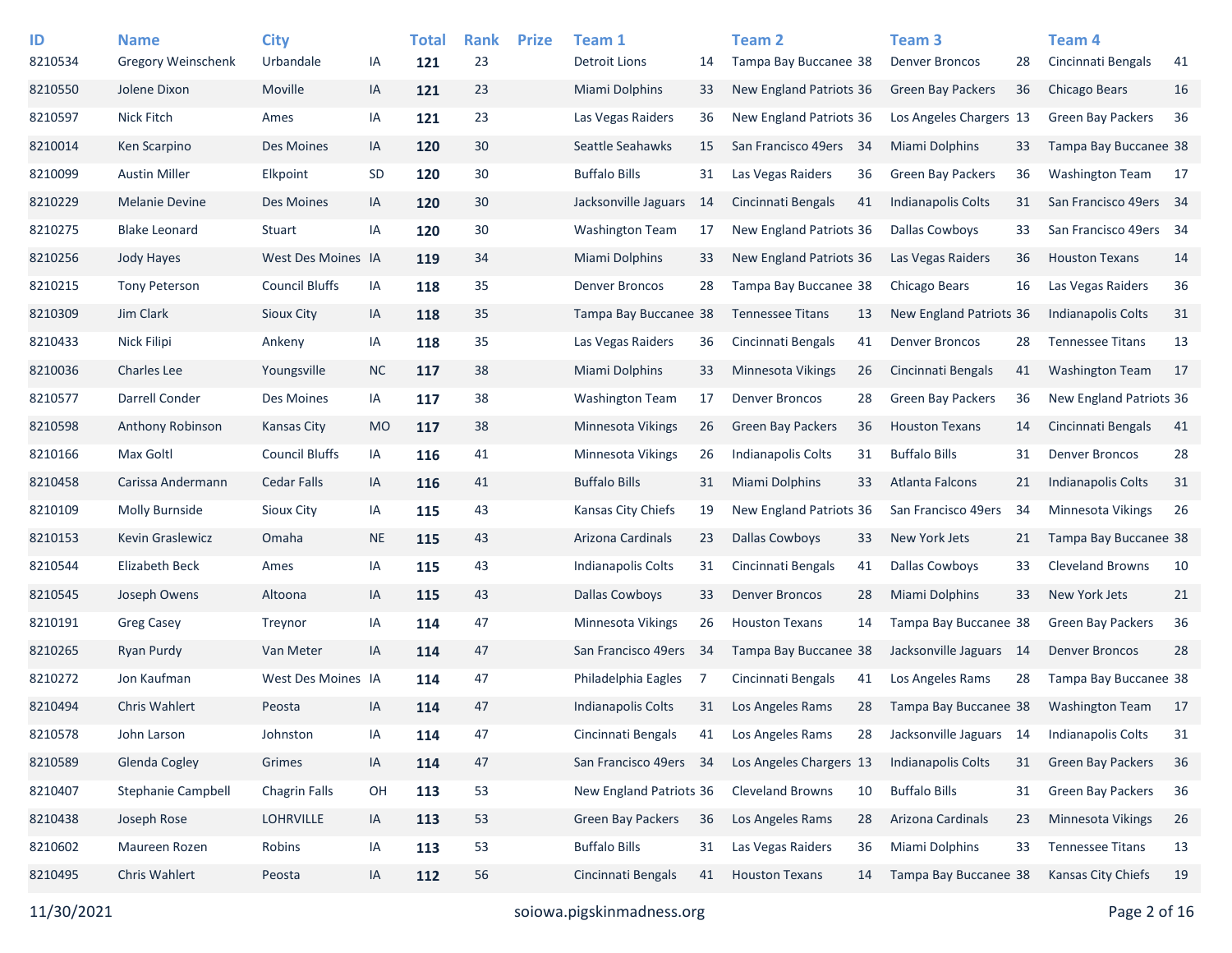| ID<br>8210592 | <b>Name</b><br>Lori Kaup  | <b>City</b><br><b>Boone</b> | ΙA        | <b>Total</b><br>112 | <b>Rank</b><br>56 | <b>Prize</b> | Team 1<br>Philadelphia Eagles | 7   | <b>Team 2</b><br>Dallas Cowboys | 33  | Team <sub>3</sub><br>New England Patriots 36 |    | Team <sub>4</sub><br><b>Green Bay Packers</b> | 36 |
|---------------|---------------------------|-----------------------------|-----------|---------------------|-------------------|--------------|-------------------------------|-----|---------------------------------|-----|----------------------------------------------|----|-----------------------------------------------|----|
| 8210002       | Kim Beisser               | West Des Moines IA          |           | 111                 | 58                |              | <b>Tennessee Titans</b>       | 13  | San Francisco 49ers             | 34  | <b>Miami Dolphins</b>                        | 33 | <b>Indianapolis Colts</b>                     | 31 |
| 8210073       | George Wang               | Ames                        | IA        | 111                 | 58                |              | <b>Houston Texans</b>         | 14  | Dallas Cowboys                  | 33  | Las Vegas Raiders                            | 36 | Los Angeles Rams                              | 28 |
| 8210146       | <b>Rich Bader</b>         | Omaha                       | <b>NE</b> | 111                 | 58                |              | Los Angeles Rams              | 28  | <b>Detroit Lions</b>            | 14  | <b>Dallas Cowboys</b>                        | 33 | <b>Green Bay Packers</b>                      | 36 |
| 8210157       | <b>Steve Goltl</b>        | Omaha                       | <b>NE</b> | 111                 | 58                |              | Los Angeles Rams              | 28  | Tampa Bay Buccanee 38           |     | <b>Buffalo Bills</b>                         | 31 | <b>Detroit Lions</b>                          | 14 |
| 8210329       | Clatyon Fjerstad          | Lytton                      | IA        | 111                 | 58                |              | Los Angeles Rams              | 28  | <b>Buffalo Bills</b>            | 31  | New England Patriots 36                      |    | <b>Baltimore Ravens</b>                       | 16 |
| 8210404       | <b>Stephanie Campbell</b> | <b>Chagrin Falls</b>        | OH        | 111                 | 58                |              | <b>Tennessee Titans</b>       | 13  | Cincinnati Bengals              | 41  | Kansas City Chiefs                           | 19 | Tampa Bay Buccanee 38                         |    |
| 8210529       | Catherine Luchte          | Colorado Springs            | CO        | 111                 | 58                |              | <b>Dallas Cowboys</b>         | 33  | San Francisco 49ers             | -34 | <b>Tennessee Titans</b>                      | 13 | <b>Indianapolis Colts</b>                     | 31 |
| 8210539       | Anthony Hergott           | Columbus                    | <b>NE</b> | 111                 | 58                |              | <b>Houston Texans</b>         | 14  | <b>Dallas Cowboys</b>           | 33  | <b>Denver Broncos</b>                        | 28 | New England Patriots 36                       |    |
| 8210101       | Jessica Noll              | Akron                       | IA        | 110                 | 66                |              | Kansas City Chiefs            | 19  | Cincinnati Bengals              | 41  | <b>Washington Team</b>                       | 17 | <b>Dallas Cowboys</b>                         | 33 |
| 8210455       | Jody Erion                | Farley                      | IA        | 110                 | 66                |              | Seattle Seahawks              | 15  | Chicago Bears                   | 16  | Tampa Bay Buccanee 38                        |    | Cincinnati Bengals                            | 41 |
| 8210533       | Catherine Luchte          | <b>Colorado Springs</b>     | CO        | 110                 | 66                |              | <b>New York Giants</b>        | 13  | Miami Dolphins                  | 33  | Los Angeles Rams                             | 28 | <b>Green Bay Packers</b>                      | 36 |
| 8210556       | Denise Kleen              | Pocahontas                  | IA        | 110                 | 66                |              | Miami Dolphins                | 33  | <b>Tennessee Titans</b>         | 13  | Minnesota Vikings                            | 26 | Tampa Bay Buccanee 38                         |    |
| 8210237       | J. Jacquin                | <b>Bondurant</b>            | IA        | 109                 | 70                |              | <b>Washington Team</b>        | 17  | Seattle Seahawks                | 15  | Cincinnati Bengals                           | 41 | <b>Green Bay Packers</b>                      | 36 |
| 8210323       | Zac Croft                 | Sioux City                  | IA        | 109                 | 70                |              | <b>Baltimore Ravens</b>       | 16  | Tampa Bay Buccanee 38           |     | Cincinnati Bengals                           | 41 | <b>Detroit Lions</b>                          | 14 |
| 8210429       | Timothy Lynch             | <b>JOHNSTON</b>             | IA        | 109                 | 70                |              | San Francisco 49ers           | -34 | <b>Dallas Cowboys</b>           | 33  | <b>Houston Texans</b>                        | 14 | <b>Denver Broncos</b>                         | 28 |
| 8210515       | <b>Freddie Deeds</b>      | Williamsburg                | IA        | 109                 | 70                |              | Los Angeles Rams              | 28  | Atlanta Falcons                 | 21  | Cincinnati Bengals                           | 41 | Kansas City Chiefs                            | 19 |
| 8210518       | Heidi Komes               | <b>Union Center</b>         | IA        | 109                 | 70                |              | Cincinnati Bengals            | 41  | New York Jets                   | 21  | <b>Denver Broncos</b>                        | 28 | Kansas City Chiefs                            | 19 |
| 8210541       | Raymond Strekal           | PERRY                       | IA        | 109                 | 70                |              | <b>Green Bay Packers</b>      | 36  | <b>Washington Team</b>          | 17  | Arizona Cardinals                            | 23 | Miami Dolphins                                | 33 |
| 8210542       | Steven Cole               | Altoona                     | IA        | 109                 | 70                |              | San Francisco 49ers           | -34 | <b>Minnesota Vikings</b>        | 26  | Las Vegas Raiders                            | 36 | Los Angeles Chargers 13                       |    |
| 8210543       | Elizabeth Beck            | Ames                        | IA        | 109                 | 70                |              | <b>Denver Broncos</b>         | 28  | Kansas City Chiefs              | 19  | Cincinnati Bengals                           | 41 | New York Jets                                 | 21 |
| 8210111       | <b>Anthony Fitch</b>      | Sioux City                  | IA        | 108                 | 78                |              | Cincinnati Bengals            | 41  | New York Jets                   | 21  | Las Vegas Raiders                            | 36 | <b>Cleveland Browns</b>                       | 10 |
| 8210312       | Alicia Sanders Jr         | Lawton                      | IA        | 108                 | 78                |              | <b>Indianapolis Colts</b>     | 31  | <b>Buffalo Bills</b>            | 31  | Las Vegas Raiders                            | 36 | <b>Cleveland Browns</b>                       | 10 |
| 8210457       | Janett Barrett            | Rockwell City               | IA        | 108                 | 78                |              | New England Patriots 36       |     | Cincinnati Bengals              | 41  | <b>Carolina Panthers</b>                     | 10 | <b>Atlanta Falcons</b>                        | 21 |
| 8210491       | Rebecca Rader             | Moville                     | IA        | 108                 | 78                |              | Miami Dolphins                | 33  | New England Patriots 36         |     | Chicago Bears                                | 16 | Arizona Cardinals                             | 23 |
| 8210526       | Roy Fonza                 | Horseshoe Bend              | AR        | 108                 | 78                |              | <b>Indianapolis Colts</b>     | 31  | New England Patriots 36         |     | Pittsburgh Steelers                          | 10 | <b>Buffalo Bills</b>                          | 31 |
| 8210560       | <b>Chris Simmons</b>      | Fort Dodge                  | IA        | 108                 | 78                |              | Dallas Cowboys                | 33  | Arizona Cardinals               | 23  | Indianapolis Colts                           | 31 | New York Jets                                 | 21 |
| 8210011       | Tom Woods                 | Urbandale                   | IA        | 107                 | 84                |              | New York Jets                 | 21  | New England Patriots 36         |     | <b>Baltimore Ravens</b>                      | 16 | San Francisco 49ers 34                        |    |
| 8210022       | <b>Rick Spurr</b>         | Atlantic                    | IA        | 107                 | 84                |              | Arizona Cardinals             | 23  | Miami Dolphins                  | 33  | <b>Washington Team</b>                       | 17 | San Francisco 49ers 34                        |    |
| 8210086       | Angie Vanwestan           | <b>Story City</b>           | IA        | 107                 | 84                |              | <b>Indianapolis Colts</b>     | 31  | Chicago Bears                   | 16  | Kansas City Chiefs                           | 19 | Cincinnati Bengals                            | 41 |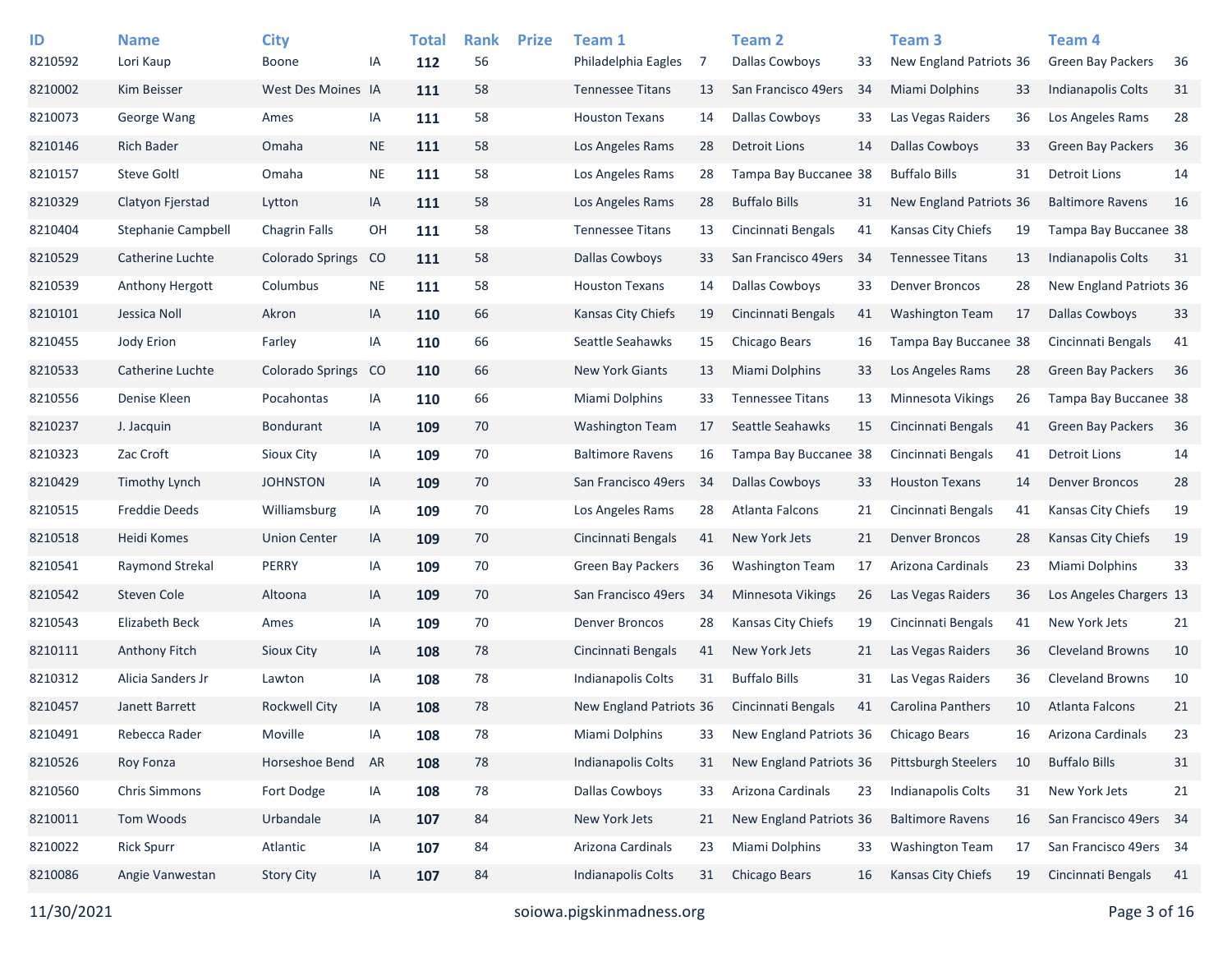| ID      | <b>Name</b>               | <b>City</b>           |           | <b>Total</b> | <b>Rank</b> | <b>Prize</b> | Team 1                    |     | <b>Team 2</b>            |    | Team <sub>3</sub>       |     | Team 4                    |                |
|---------|---------------------------|-----------------------|-----------|--------------|-------------|--------------|---------------------------|-----|--------------------------|----|-------------------------|-----|---------------------------|----------------|
| 8210105 | Carrie Larson             | IA                    | IA        | 107          | 84          |              | Cincinnati Bengals        | 41  | <b>Washington Team</b>   | 17 | Seattle Seahawks        | 15  | San Francisco 49ers 34    |                |
| 8210254 | Nate Ladwig               | West Des Moines IA    |           | 107          | 84          |              | Tampa Bay Buccanee 38     |     | Minnesota Vikings        | 26 | <b>Cleveland Browns</b> | 10  | <b>Miami Dolphins</b>     | 33             |
| 8210316 | Sean Mendlik              | Sioux City            | IA        | 107          | 84          |              | Los Angeles Rams          | 28  | <b>Buffalo Bills</b>     | 31 | <b>Washington Team</b>  | 17  | <b>Indianapolis Colts</b> | 31             |
| 8210471 | Janet Smith               | Clive                 | IA        | 107          | 84          |              | Los Angeles Rams          | 28  | Cincinnati Bengals       | 41 | Philadelphia Eagles     | - 7 | <b>Buffalo Bills</b>      | 31             |
| 8210519 | Heidi Komes               | <b>Union Center</b>   | IA        | 107          | 84          |              | Tampa Bay Buccanee 38     |     | Seattle Seahawks         | 15 | New York Jets           | 21  | <b>Dallas Cowboys</b>     | 33             |
| 8210222 | James Grimes              | Altoona               | IA        | 106          | 92          |              | Cincinnati Bengals        | 41  | Los Angeles Chargers 13  |    | Chicago Bears           | 16  | New England Patriots 36   |                |
| 8210226 | <b>Melanie Devine</b>     | Des Moines            | IA        | 106          | 92          |              | <b>Buffalo Bills</b>      | 31  | Los Angeles Rams         | 28 | <b>Dallas Cowboys</b>   | 33  | Jacksonville Jaguars 14   |                |
| 8210456 | Janett Barrett            | <b>Rockwell City</b>  | IA        | 106          | 92          |              | Miami Dolphins            | 33  | Tampa Bay Buccanee 38    |    | <b>Denver Broncos</b>   | 28  | Philadelphia Eagles       | $\overline{7}$ |
| 8210525 | Randall Leventhal         | Waukee                | IA        | 106          | 92          |              | <b>Green Bay Packers</b>  | 36  | Arizona Cardinals        | 23 | <b>Buffalo Bills</b>    | 31  | <b>Baltimore Ravens</b>   | 16             |
| 8210072 | <b>Steve Bock</b>         | Ames                  | IA        | 105          | 96          |              | Carolina Panthers         | 10  | Las Vegas Raiders        | 36 | <b>Atlanta Falcons</b>  | 21  | Tampa Bay Buccanee 38     |                |
| 8210137 | Roger Brown               | Des Moines            | IA        | 105          | 96          |              | Atlanta Falcons           | 21  | Tampa Bay Buccanee 38    |    | Carolina Panthers       | 10  | <b>Green Bay Packers</b>  | 36             |
| 8210180 | <b>Steve Goltl</b>        | Omaha                 | <b>NE</b> | 105          | 96          |              | <b>Denver Broncos</b>     | 28  | <b>Buffalo Bills</b>     | 31 | Seattle Seahawks        | 15  | Indianapolis Colts        | 31             |
| 8210290 | Julie Kline               | <b>Boone</b>          | IA        | 105          | 96          |              | Cincinnati Bengals        | 41  | <b>Green Bay Packers</b> | 36 | Seattle Seahawks        | 15  | <b>New York Giants</b>    | 13             |
| 8210324 | <b>Brad Echter</b>        | Sgt. Bluffs           | IA        | 105          | 96          |              | Dallas Cowboys            | 33  | Philadelphia Eagles      | 7  | San Francisco 49ers     | -34 | <b>Buffalo Bills</b>      | 31             |
| 8210408 | <b>Stephanie Campbell</b> | <b>Chagrin Falls</b>  | OH        | 105          | 96          |              | Miami Dolphins            | 33  | New England Patriots 36  |    | Arizona Cardinals       | 23  | <b>New York Giants</b>    | 13             |
| 8210411 | Mary F Rogowicki          | Tuckahoe              | <b>NY</b> | 105          | 96          |              | Kansas City Chiefs        | 19  | San Francisco 49ers 34   |    | Tampa Bay Buccanee 38   |     | Jacksonville Jaguars 14   |                |
| 8210431 | John Santone              | Painesville           | OH        | 105          | 96          |              | San Francisco 49ers       | 34  | <b>Denver Broncos</b>    | 28 | <b>Dallas Cowboys</b>   | 33  | <b>Carolina Panthers</b>  | 10             |
| 8210475 | Marcus Barkema            | Goodell               | IA        | 105          | 96          |              | Los Angeles Rams          | 28  | Las Vegas Raiders        | 36 | Seattle Seahawks        | 15  | <b>Minnesota Vikings</b>  | 26             |
| 8210493 | Chris Wahlert             | Peosta                | IA        | 105          | 96          |              | <b>Indianapolis Colts</b> | 31  | <b>Denver Broncos</b>    | 28 | Carolina Panthers       | 10  | New England Patriots 36   |                |
| 8210119 | <b>Blake Stahlecker</b>   | Sioux City            | IA        | 104          | 106         |              | Los Angeles Rams          | 28  | <b>Washington Team</b>   | 17 | New York Jets           | 21  | Tampa Bay Buccanee 38     |                |
| 8210315 | Jodi Kerr                 | Sioux City            | IA        | 104          | 106         |              | Minnesota Vikings         | 26  | Tampa Bay Buccanee 38    |    | New Orleans Saints      | -6  | San Francisco 49ers 34    |                |
| 8210406 | Stephanie Campbell        | <b>Chagrin Falls</b>  | OH        | 104          | 106         |              | Los Angeles Rams          | 28  | <b>Detroit Lions</b>     | 14 | Minnesota Vikings       | 26  | Las Vegas Raiders         | 36             |
| 8210477 | Marcus Barkema            | Goodell               | IA        | 104          | 106         |              | Jacksonville Jaguars      | 14  | Cincinnati Bengals       | 41 | <b>Baltimore Ravens</b> | 16  | Miami Dolphins            | 33             |
| 8210488 | Ashley Jackson            | <b>Webster City</b>   | IA        | 104          | 106         |              | Tampa Bay Buccanee 38     |     | Seattle Seahawks         | 15 | Cincinnati Bengals      | 41  | <b>Cleveland Browns</b>   | 10             |
| 8210555 | Alex Taylor               | Ankeny                | IA        | 104          | 106         |              | Philadelphia Eagles       | 7   | Los Angeles Rams         | 28 | New England Patriots 36 |     | <b>Miami Dolphins</b>     | 33             |
| 8210023 | <b>Greg Shawler</b>       | Creston               | IA        | 103          | 112         |              | Los Angeles Rams          | 28  | Kansas City Chiefs       | 19 | Miami Dolphins          | 33  | Arizona Cardinals         | 23             |
| 8210219 | Chrissy Hite              | <b>Council Bluffs</b> | IA        | 103          | 112         |              | Las Vegas Raiders         | 36  | Arizona Cardinals        | 23 | <b>Tennessee Titans</b> | 13  | <b>Buffalo Bills</b>      | 31             |
| 8210293 | Justin Gatewood           | Ames                  | IA        | 103          | 112         |              | Jacksonville Jaguars      | -14 | Pittsburgh Steelers      | 10 | Cincinnati Bengals      | 41  | Tampa Bay Buccanee 38     |                |
| 8210301 | Jay Hoogendyk             | Sioux City            | IA        | 103          | 112         |              | Chicago Bears             | 16  | Los Angeles Chargers 13  |    | Tampa Bay Buccanee 38   |     | New England Patriots 36   |                |
| 8210348 | <b>Becky Scherbring</b>   | Ankeny                | IA        | 103          | 112         |              | New York Giants           | 13  | Las Vegas Raiders        | 36 | Los Angeles Rams        | 28  | Minnesota Vikings         | 26             |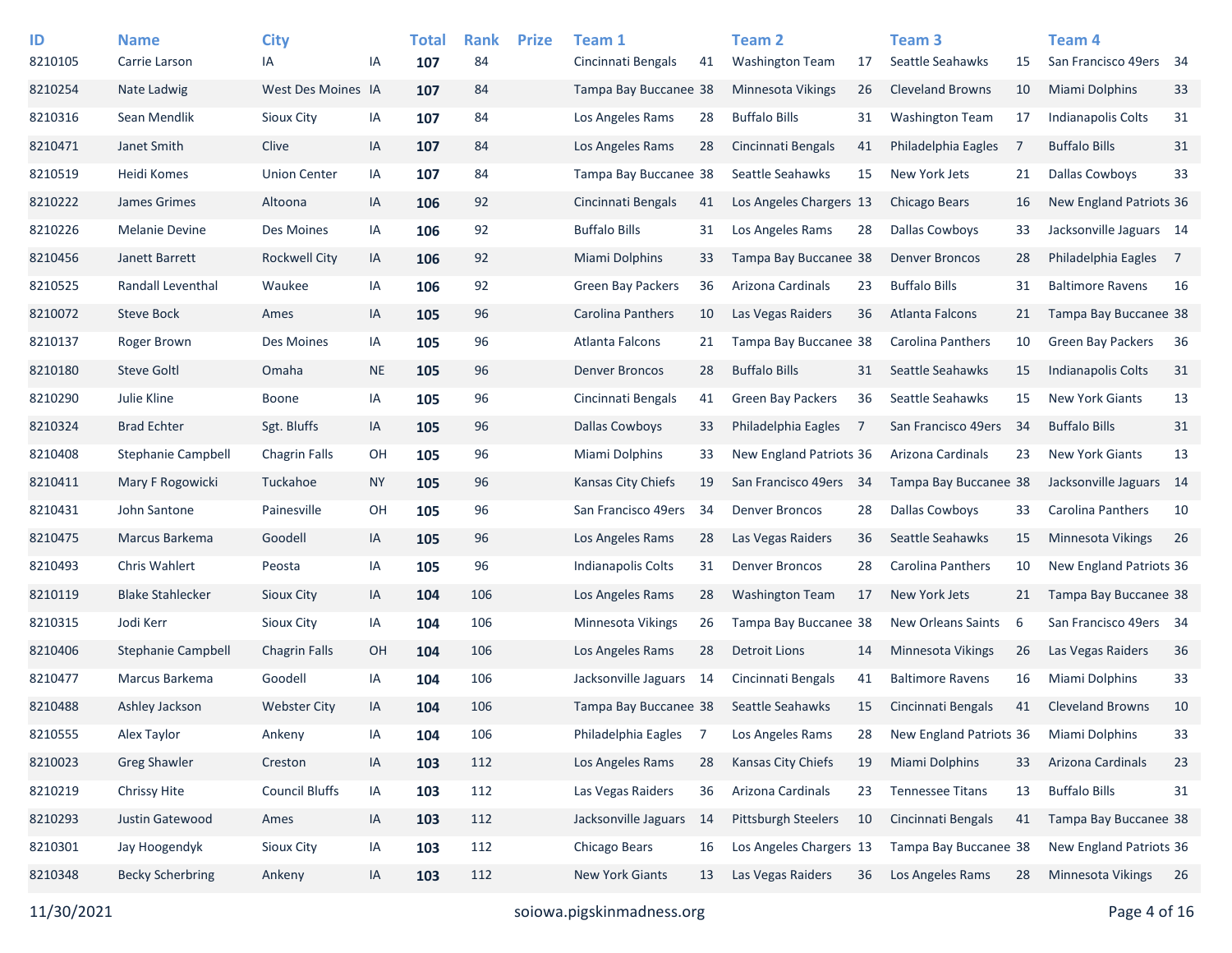| ID<br>8210353 | <b>Name</b><br><b>Carrie Heilig</b> | <b>City</b><br>Fremont | <b>NE</b> | <b>Total</b><br>103 | <b>Rank</b><br>112 | <b>Prize</b> | Team 1<br>Atlanta Falcons | 21 | Team <sub>2</sub><br><b>New York Giants</b> | 13 | Team <sub>3</sub><br><b>Buffalo Bills</b> | 31 | Team 4<br>Tampa Bay Buccanee 38 |    |
|---------------|-------------------------------------|------------------------|-----------|---------------------|--------------------|--------------|---------------------------|----|---------------------------------------------|----|-------------------------------------------|----|---------------------------------|----|
| 8210462       | John Oler                           | <b>ANKENY</b>          | IA        | 103                 | 112                |              | New York Jets             | 21 | San Francisco 49ers 34                      |    | Tampa Bay Buccanee 38                     |    | <b>Cleveland Browns</b>         | 10 |
| 8210506       | Carley Fransworth                   | Des Moines             | IA        | 103                 | 112                |              | <b>Green Bay Packers</b>  | 36 | Tampa Bay Buccanee 38                       |    | <b>Baltimore Ravens</b>                   | 16 | Los Angeles Chargers 13         |    |
| 8210606       | <b>Terry Ragaller</b>               | Sergeant Bluff         | IA        | 103                 | 112                |              | Los Angeles Rams          | 28 | <b>Miami Dolphins</b>                       | 33 | New York Jets                             | 21 | Atlanta Falcons                 | 21 |
| 8210151       | Laura Capeco                        | Omaha                  | <b>NE</b> | 102                 | 121                |              | <b>Dallas Cowboys</b>     | 33 | Seattle Seahawks                            | 15 | <b>Denver Broncos</b>                     | 28 | <b>Minnesota Vikings</b>        | 26 |
| 8210176       | <b>Steve Andrews</b>                | <b>Council Bluffs</b>  | IA        | 102                 | 121                |              | New York Jets             | 21 | <b>Green Bay Packers</b>                    | 36 | <b>Washington Team</b>                    | 17 | <b>Denver Broncos</b>           | 28 |
| 8210217       | John Focht                          | Omaha                  | <b>NE</b> | 102                 | 121                |              | <b>Buffalo Bills</b>      | 31 | <b>Denver Broncos</b>                       | 28 | <b>Carolina Panthers</b>                  | 10 | Miami Dolphins                  | 33 |
| 8210252       | Craig Weatherall                    | West Des Moines IA     |           | 102                 | 121                |              | <b>Miami Dolphins</b>     | 33 | Arizona Cardinals                           | 23 | <b>Indianapolis Colts</b>                 | 31 | Seattle Seahawks                | 15 |
| 8210291       | Mark Miller                         | Ames                   | ΙA        | 102                 | 121                |              | Miami Dolphins            | 33 | <b>Baltimore Ravens</b>                     | 16 | <b>Green Bay Packers</b>                  | 36 | <b>Washington Team</b>          | 17 |
| 8210321       | <b>Brooke Davies</b>                | Sioux City             | IA        | 102                 | 121                |              | Chicago Bears             | 16 | <b>Denver Broncos</b>                       | 28 | <b>Washington Team</b>                    | 17 | Cincinnati Bengals              | 41 |
| 8210540       | Joe Uran                            | Soiux City             | ΙA        | 102                 | 121                |              | <b>Washington Team</b>    | 17 | New York Jets                               | 21 | New England Patriots 36                   |    | Los Angeles Rams                | 28 |
| 8210021       | <b>Ron Spurr</b>                    | Creston                | IA        | 101                 | 128                |              | Miami Dolphins            | 33 | <b>Houston Texans</b>                       | 14 | Minnesota Vikings                         | 26 | Los Angeles Rams                | 28 |
| 8210138       | Dave Pellegrino                     | Pleasant Hill          | IA        | 101                 | 128                |              | Miami Dolphins            | 33 | Chicago Bears                               | 16 | New England Patriots 36                   |    | <b>Baltimore Ravens</b>         | 16 |
| 8210158       | <b>Greg Simons</b>                  | Lo Vista               | <b>NE</b> | 101                 | 128                |              | <b>Detroit Lions</b>      | 14 | <b>Green Bay Packers</b>                    | 36 | Seattle Seahawks                          | 15 | New England Patriots 36         |    |
| 8210447       | Timothy Lightner                    | <b>Bettendorf</b>      | IA        | 101                 | 128                |              | San Francisco 49ers       | 34 | <b>New York Giants</b>                      | 13 | Miami Dolphins                            | 33 | New York Jets                   | 21 |
| 8210464       | Deanne Schieltz                     | Peosta                 | IA        | 101                 | 128                |              | <b>Detroit Lions</b>      | 14 | Cincinnati Bengals                          | 41 | <b>Miami Dolphins</b>                     | 33 | <b>Tennessee Titans</b>         | 13 |
| 8210505       | <b>Heather Dolan</b>                | Denver                 | IA        | 101                 | 128                |              | Carolina Panthers         | 10 | <b>Indianapolis Colts</b>                   | 31 | Cincinnati Bengals                        | 41 | Kansas City Chiefs              | 19 |
| 8210516       | Jeri Lyn Bares                      | Oskaloosa              | IA        | 101                 | 128                |              | <b>Green Bay Packers</b>  | 36 | Chicago Bears                               | 16 | Los Angeles Chargers 13                   |    | Las Vegas Raiders               | 36 |
| 8210558       | <b>Austin Myers</b>                 | Adel                   | ΙA        | 101                 | 128                |              | San Francisco 49ers       | 34 | Los Angeles Chargers 13                     |    | <b>Buffalo Bills</b>                      | 31 | Arizona Cardinals               | 23 |
| 8210583       | <b>Brady Oldag</b>                  | Cedar Falls            | IA        | 101                 | 128                |              | New York Jets             | 21 | Las Vegas Raiders                           | 36 | Indianapolis Colts                        | 31 | <b>New York Giants</b>          | 13 |
| 8210110       | Nancy Eickholt                      | Sioux City             | IA        | 100                 | 137                |              | New Orleans Saints        | 6  | Tampa Bay Buccanee 38                       |    | Cincinnati Bengals                        | 41 | Seattle Seahawks                | 15 |
| 8210257       | <b>Brent Kock</b>                   | West Des Moines IA     |           | 100                 | 137                |              | <b>Miami Dolphins</b>     | 33 | <b>Buffalo Bills</b>                        | 31 | <b>Pittsburgh Steelers</b>                | 10 | <b>Minnesota Vikings</b>        | 26 |
| 8210303       | Mick Lefler                         | Lawton                 | ΙA        | 100                 | 137                |              | <b>Denver Broncos</b>     | 28 | Arizona Cardinals                           | 23 | <b>New York Giants</b>                    | 13 | <b>Green Bay Packers</b>        | 36 |
| 8210307       | Jeffrey Demetri                     | Hinton                 | IA        | 100                 | 137                |              | <b>Green Bay Packers</b>  | 36 | <b>Miami Dolphins</b>                       | 33 | Chicago Bears                             | 16 | Seattle Seahawks                | 15 |
| 8210318       | <b>Dylan Grimsley</b>               | Sioux Clty             | ΙA        | 100                 | 137                |              | Cincinnati Bengals        | 41 | Kansas City Chiefs                          | 19 | Jacksonville Jaguars                      | 14 | Minnesota Vikings               | 26 |
| 8210337       | Judi Eyles                          | Ames                   | IA        | 100                 | 137                |              | Carolina Panthers         | 10 | San Francisco 49ers 34                      |    | <b>Denver Broncos</b>                     | 28 | Los Angeles Rams                | 28 |
| 8210350       | <b>Terry Knapp</b>                  | Harlan                 | IA        | 100                 | 137                |              | Green Bay Packers         | 36 | <b>Washington Team</b>                      | 17 | <b>Baltimore Ravens</b>                   | 16 | Indianapolis Colts              | 31 |
| 8210437       | Joseph Rose                         | LOHRVILLE              | IA        | 100                 | 137                |              | <b>Baltimore Ravens</b>   | 16 | <b>Green Bay Packers</b>                    | 36 | <b>Washington Team</b>                    | 17 | <b>Buffalo Bills</b>            | 31 |
| 8210567       | Lisa Schumacher                     | Cedar Rapids           | IA        | 100                 | 137                |              | New York Giants           | 13 | Green Bay Packers                           | 36 | Seattle Seahawks                          | 15 | Las Vegas Raiders               | 36 |
| 8210026       | Nate Spurr                          | Norwalk                | IA        | 99                  | 146                |              | Chicago Bears             | 16 | Kansas City Chiefs                          | 19 | Miami Dolphins                            | 33 | Indianapolis Colts              | 31 |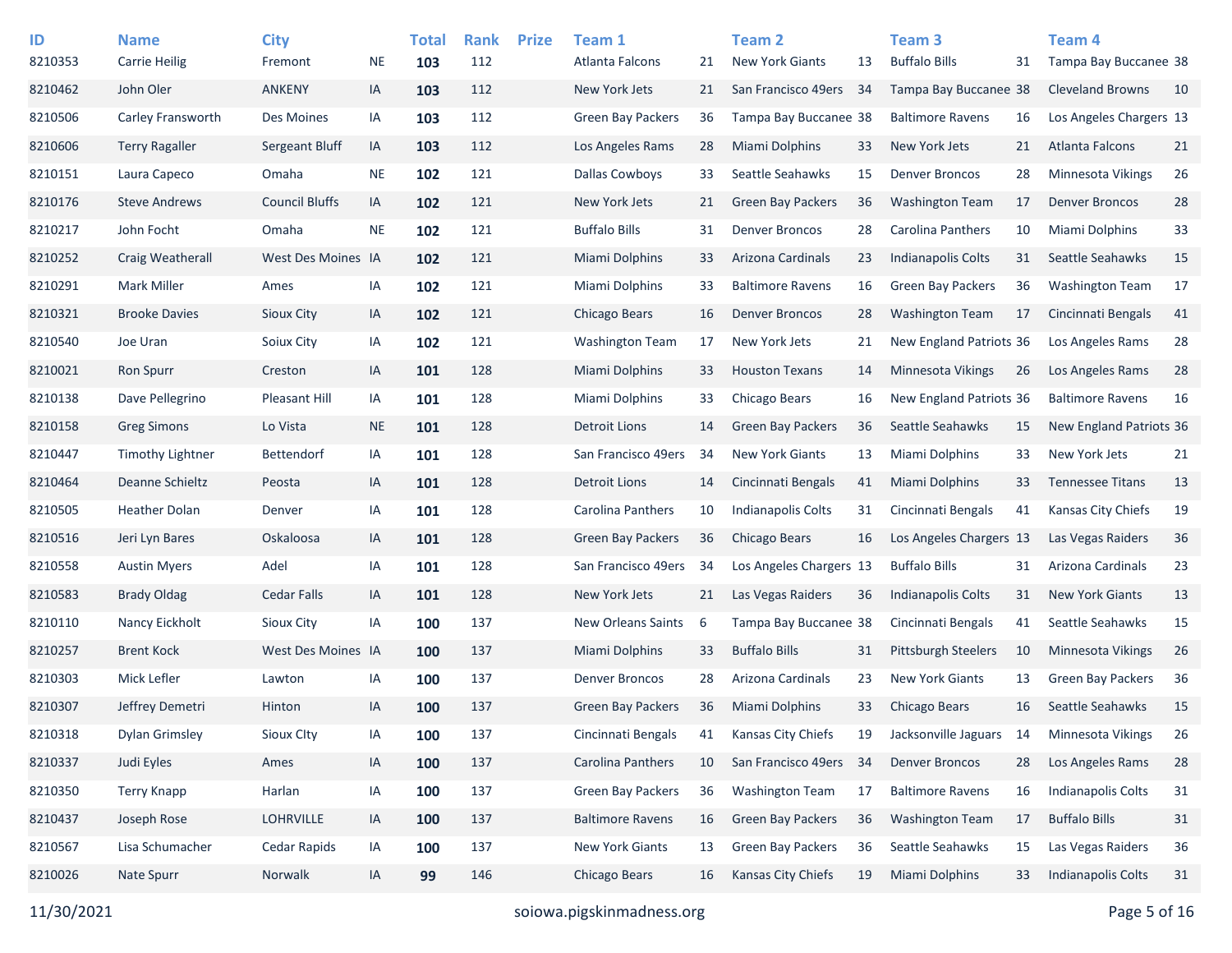| ID<br>8210046 | <b>Name</b><br><b>Greg Staples</b> | <b>City</b><br>Norwalk | ΙA        | <b>Total</b><br>99 | <b>Rank</b><br>146 | <b>Prize</b> | Team 1<br>Los Angeles Chargers 13 |     | Team <sub>2</sub><br><b>Green Bay Packers</b> | 36 | Team <sub>3</sub><br><b>Dallas Cowboys</b> | 33   | Team <sub>4</sub><br><b>Washington Team</b> | 17             |
|---------------|------------------------------------|------------------------|-----------|--------------------|--------------------|--------------|-----------------------------------|-----|-----------------------------------------------|----|--------------------------------------------|------|---------------------------------------------|----------------|
| 8210115       | Dennis Ard                         | Sioux City             | IA        | 99                 | 146                |              | <b>Atlanta Falcons</b>            | 21  | Tampa Bay Buccanee 38                         |    | <b>Dallas Cowboys</b>                      | 33   | Philadelphia Eagles                         | $\overline{7}$ |
| 8210206       | Tom Weddem                         | Glendwood              | IA        | 99                 | 146                |              | Miami Dolphins                    | 33  | Arizona Cardinals                             | 23 | Seattle Seahawks                           | 15   | <b>Denver Broncos</b>                       | 28             |
| 8210262       | Nate Ladwig                        | West Des Moines IA     |           | 99                 | 146                |              | San Francisco 49ers               | 34  | <b>Baltimore Ravens</b>                       | 16 | <b>New York Giants</b>                     | 13   | <b>Green Bay Packers</b>                    | 36             |
| 8210445       | Michelle Nelson                    | Polk Clty              | IA        | 99                 | 146                |              | <b>Green Bay Packers</b>          | 36  | Miami Dolphins                                | 33 | <b>Baltimore Ravens</b>                    | 16   | Jacksonville Jaguars 14                     |                |
| 8210459       | Amanda Sipple                      | Omaha                  | <b>NE</b> | 99                 | 146                |              | New York Jets                     | 21  | Los Angeles Rams                              | 28 | San Francisco 49ers                        | 34   | Chicago Bears                               | 16             |
| 8210487       | Ashley Jackson                     | <b>Webster City</b>    | IA        | 99                 | 146                |              | <b>Houston Texans</b>             | 14  | Cincinnati Bengals                            | 41 | Atlanta Falcons                            | 21   | Arizona Cardinals                           | 23             |
| 8210552       | Matthew Lundquist                  | Clive                  | IA        | 99                 | 146                |              | San Francisco 49ers               | -34 | <b>Kansas City Chiefs</b>                     | 19 | Miami Dolphins                             | 33   | <b>New York Giants</b>                      | 13             |
| 8210587       | Sean Atwater                       | West Burlington        | IA        | 99                 | 146                |              | New Orleans Saints                | 6   | New York Jets                                 | 21 | <b>Green Bay Packers</b>                   | 36   | New England Patriots 36                     |                |
| 8210001       | Dennis Christensen                 | West Des Moines IA     |           | 98                 | 156                |              | <b>New York Giants</b>            | 13  | Tampa Bay Buccanee 38                         |    | <b>Minnesota Vikings</b>                   | 26   | <b>Atlanta Falcons</b>                      | 21             |
| 8210079       | Deb Arneson                        | Ames                   | IA        | 98                 | 156                |              | Seattle Seahawks                  | 15  | Los Angeles Chargers 13                       |    | <b>Green Bay Packers</b>                   | 36   | San Francisco 49ers                         | 34             |
| 8210116       | <b>Brent Eickholt</b>              | Sioux City             | IA        | 98                 | 156                |              | Miami Dolphins                    | 33  | Chicago Bears                                 | 16 | <b>Denver Broncos</b>                      | 28   | New York Jets                               | 21             |
| 8210199       | Jean Hern                          | <b>Council Bluffs</b>  | IA        | 98                 | 156                |              | <b>Tennessee Titans</b>           | 13  | <b>Baltimore Ravens</b>                       | 16 | Las Vegas Raiders                          | 36   | <b>Dallas Cowboys</b>                       | 33             |
| 8210224       | James Grimes                       | Altoona                | IA        | 98                 | 156                |              | Indianapolis Colts                | 31  | Chicago Bears                                 | 16 | Los Angeles Rams                           | 28   | Arizona Cardinals                           | 23             |
| 8210273       | Adam Suter                         | Ankeny                 | IA        | 98                 | 156                |              | Kansas City Chiefs                | 19  | Tampa Bay Buccanee 38                         |    | <b>Minnesota Vikings</b>                   | 26   | Seattle Seahawks                            | 15             |
| 8210310       | Jim Clark                          | Sioux City             | IA        | 98                 | 156                |              | Cincinnati Bengals                | 41  | <b>New York Giants</b>                        | 13 | Los Angeles Rams                           | 28   | <b>Chicago Bears</b>                        | 16             |
| 8210006       | Charlie May                        | West Des Moines IA     |           | 97                 | 163                |              | <b>Baltimore Ravens</b>           | 16  | Kansas City Chiefs                            | 19 | Minnesota Vikings                          | 26   | Las Vegas Raiders                           | 36             |
| 8210268       | Jason Hatcher                      | West Des Moines IA     |           | 97                 | 163                |              | New Orleans Saints                | 6   | Cincinnati Bengals                            | 41 | <b>Green Bay Packers</b>                   | 36   | <b>Detroit Lions</b>                        | 14             |
| 8210330       | Carmie Hotchkiss                   | Sioux City             | IA        | 97                 | 163                |              | Tampa Bay Buccanee 38             |     | <b>Green Bay Packers</b>                      | 36 | <b>Carolina Panthers</b>                   | 10   | <b>Tennessee Titans</b>                     | 13             |
| 8210355       | <b>Taylor Hall</b>                 | Shell Lake             | WI        | 97                 | 163                |              | <b>Washington Team</b>            | 17  | Las Vegas Raiders                             | 36 | <b>Baltimore Ravens</b>                    | 16   | <b>Denver Broncos</b>                       | 28             |
| 8210492       | Rebecca Rader                      | Moville                | IA        | 97                 | 163                |              | Seattle Seahawks                  | 15  | Arizona Cardinals                             | 23 | <b>Indianapolis Colts</b>                  | 31   | <b>Denver Broncos</b>                       | 28             |
| 8210561       | <b>Chris Simmons</b>               | Fort Dodge             | IA        | 97                 | 163                |              | <b>Tennessee Titans</b>           | 13  | <b>Washington Team</b>                        | 17 | <b>Buffalo Bills</b>                       | 31   | Las Vegas Raiders                           | 36             |
| 8210168       | Joe Goltl                          | <b>Council Bluffs</b>  | IA        | 96                 | 169                |              | Indianapolis Colts                | 31  | Cincinnati Bengals                            | 41 | <b>Houston Texans</b>                      | 14   | <b>Pittsburgh Steelers</b>                  | 10             |
| 8210193       | Lee Hite                           | <b>Council Bluffs</b>  | IA        | 96                 | 169                |              | <b>Miami Dolphins</b>             | 33  | New England Patriots 36                       |    | Jacksonville Jaguars                       | - 14 | Los Angeles Chargers 13                     |                |
| 8210442       | <b>Curtis Hollebrands</b>          | Clive                  | IA        | 96                 | 169                |              | Jacksonville Jaguars              | 14  | Los Angeles Chargers 13                       |    | Miami Dolphins                             | 33   | New England Patriots 36                     |                |
| 8210498       | <b>Timothy Lightner</b>            | Bettendorf             | IA        | 96                 | 169                |              | <b>Baltimore Ravens</b>           | 16  | Cincinnati Bengals                            | 41 | Los Angeles Chargers 13                    |      | Minnesota Vikings                           | 26             |
| 8210580       | Reinhard Boeschen                  | Waterloo               | IA        | 96                 | 169                |              | Minnesota Vikings                 | 26  | Atlanta Falcons                               | 21 | <b>Tennessee Titans</b>                    | 13   | Green Bay Packers                           | 36             |
| 8210590       | Paula Bakey                        | Coralville             | IA        | 96                 | 169                |              | Arizona Cardinals                 | 23  | Chicago Bears                                 | 16 | Atlanta Falcons                            | 21   | New England Patriots 36                     |                |
| 8210595       | Jenna Fitch                        | Gilbert                | IA        | 96                 | 169                |              | Dallas Cowboys                    | 33  | New England Patriots 36                       |    | Jacksonville Jaguars 14                    |      | Los Angeles Chargers 13                     |                |
| 8210010       | Jim Volker                         | West Des Moines IA     |           | 95                 | 176                |              | San Francisco 49ers               | -34 | Arizona Cardinals                             | 23 | Carolina Panthers                          | 10   | Los Angeles Rams                            | 28             |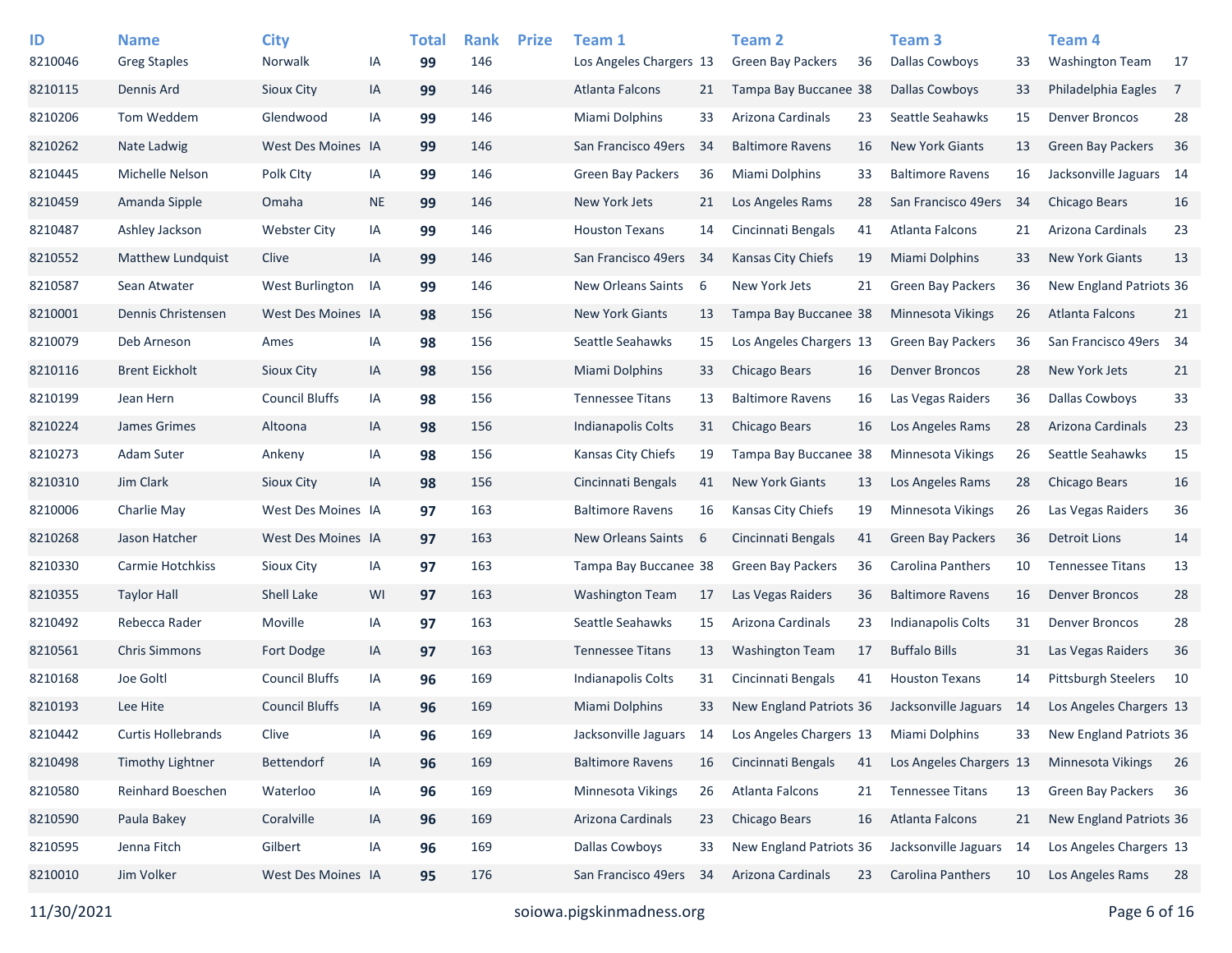| ID<br>8210076 | <b>Name</b><br>Morgan Henry | <b>City</b><br>Des Moines | IA        | <b>Total</b><br>95 | <b>Rank</b><br>176 | <b>Prize</b> | Team 1<br><b>Baltimore Ravens</b> | 16  | <b>Team 2</b><br>Miami Dolphins | 33 | Team <sub>3</sub><br><b>Carolina Panthers</b> | 10   | Team <sub>4</sub><br>New England Patriots 36 |     |
|---------------|-----------------------------|---------------------------|-----------|--------------------|--------------------|--------------|-----------------------------------|-----|---------------------------------|----|-----------------------------------------------|------|----------------------------------------------|-----|
| 8210120       | Pat Hinrichsen              | Sioux City                | IA        | 95                 | 176                |              | Las Vegas Raiders                 | 36  | Los Angeles Rams                | 28 | <b>Washington Team</b>                        | 17   | <b>Houston Texans</b>                        | 14  |
| 8210231       | <b>Bob Burnett</b>          | Norwalk                   | IA        | 95                 | 176                |              | Los Angeles Rams                  | 28  | <b>Washington Team</b>          | 17 | New England Patriots 36                       |      | <b>Houston Texans</b>                        | 14  |
| 8210253       | Craig Weatherall            | West Des Moines IA        |           | 95                 | 176                |              | Kansas City Chiefs                | 19  | Minnesota Vikings               | 26 | Jacksonville Jaguars                          | - 14 | New England Patriots 36                      |     |
| 8210436       | Suzanne Dittmer             | Des Moines                | IA        | 95                 | 176                |              | New York Giants                   | 13  | Atlanta Falcons                 | 21 | <b>Denver Broncos</b>                         | 28   | <b>Dallas Cowboys</b>                        | 33  |
| 8210463       | John Oler                   | <b>ANKENY</b>             | IA        | 95                 | 176                |              | <b>Washington Team</b>            | 17  | Atlanta Falcons                 | 21 | Las Vegas Raiders                             | 36   | New York Jets                                | 21  |
| 8210524       | Jason Jones                 | Epworth                   | IA        | 95                 | 176                |              | <b>Minnesota Vikings</b>          | 26  | <b>Buffalo Bills</b>            | 31 | New York Jets                                 | 21   | <b>Washington Team</b>                       | 17  |
| 8210031       | Jeff Klocko                 | Norwalk                   | IA        | 94                 | 184                |              | <b>Tennessee Titans</b>           | 13  | Jacksonville Jaguars            | 14 | Indianapolis Colts                            | 31   | Las Vegas Raiders                            | 36  |
| 8210108       | Deb Heath                   | Sioux City                | IA        | 94                 | 184                |              | <b>Detroit Lions</b>              | 14  | San Francisco 49ers             | 34 | Las Vegas Raiders                             | 36   | <b>Cleveland Browns</b>                      | 10  |
| 8210148       | Melinda Goltl               | <b>Council Bluffs</b>     | IA        | 94                 | 184                |              | Indianapolis Colts                | 31  | <b>Cleveland Browns</b>         | 10 | Las Vegas Raiders                             | 36   | <b>Washington Team</b>                       | 17  |
| 8210179       | Andrew Simonsen             | Underwood                 | IA        | 94                 | 184                |              | New England Patriots 36           |     | <b>Baltimore Ravens</b>         | 16 | <b>Detroit Lions</b>                          | 14   | Los Angeles Rams                             | 28  |
| 8210311       | John Sanders Jr             | Lawton                    | IA        | 94                 | 184                |              | Kansas City Chiefs                | 19  | <b>Miami Dolphins</b>           | 33 | New York Jets                                 | 21   | Atlanta Falcons                              | 21  |
| 8210420       | Royal McClannahan           | Modale                    | IA        | 94                 | 184                |              | Los Angeles Rams                  | 28  | Kansas City Chiefs              | 19 | Detroit Lions                                 | 14   | Miami Dolphins                               | 33  |
| 8210476       | Marcus Barkema              | Goodell                   | IA        | 94                 | 184                |              | <b>Green Bay Packers</b>          | 36  | New England Patriots 36         |    | Chicago Bears                                 | 16   | <b>New Orleans Saints</b>                    | - 6 |
| 8210536       | Rusti Wood                  | Indianola                 | IA        | 94                 | 184                |              | Indianapolis Colts                | 31  | Chicago Bears                   | 16 | San Francisco 49ers                           | 34   | Los Angeles Chargers 13                      |     |
| 8210554       | Lora Coffman                | Des Moines                | IA        | 94                 | 184                |              | Tampa Bay Buccanee 38             |     | New York Jets                   | 21 | Jacksonville Jaguars 14                       |      | Atlanta Falcons                              | 21  |
| 8210557       | <b>Austin Myers</b>         | Adel                      | IA        | 94                 | 184                |              | Indianapolis Colts                | 31  | Green Bay Packers               | 36 | Los Angeles Chargers 13                       |      | <b>Houston Texans</b>                        | 14  |
| 8210566       | Chrystel Hatcher            | Ames                      | IA        | 94                 | 184                |              | <b>Atlanta Falcons</b>            | 21  | New York Jets                   | 21 | Chicago Bears                                 | 16   | New England Patriots 36                      |     |
| 8210033       | <b>Charles Lee</b>          | Youngsville               | <b>NC</b> | 93                 | 195                |              | Seattle Seahawks                  | 15  | San Francisco 49ers             | 34 | Arizona Cardinals                             | 23   | New York Jets                                | 21  |
| 8210091       | Shari Berends               | Roland                    | IA        | 93                 | 195                |              | Seattle Seahawks                  | 15  | Cincinnati Bengals              | 41 | New York Jets                                 | 21   | <b>Baltimore Ravens</b>                      | 16  |
| 8210144       | Kyle Brown                  | Des Moines                | IA        | 93                 | 195                |              | <b>Denver Broncos</b>             | 28  | Los Angeles Chargers 13         |    | Atlanta Falcons                               | 21   | <b>Buffalo Bills</b>                         | 31  |
| 8210164       | Terri Fuxa                  | Omaha                     | <b>NE</b> | 93                 | 195                |              | Los Angeles Chargers 13           |     | Los Angeles Rams                | 28 | Las Vegas Raiders                             | 36   | <b>Baltimore Ravens</b>                      | 16  |
| 8210319       | Jennifer Probasco           | Lawton                    | IA        | 93                 | 195                |              | New England Patriots 36           |     | <b>Houston Texans</b>           | 14 | <b>Denver Broncos</b>                         | 28   | Seattle Seahawks                             | 15  |
| 8210603       | Lynn Snyder                 | Coralville                | IA        | 93                 | 195                |              | Seattle Seahawks                  | 15  | <b>Washington Team</b>          | 17 | Los Angeles Rams                              | 28   | <b>Miami Dolphins</b>                        | 33  |
| 8210016       | John Eldred                 | West Des Moines IA        |           | 92                 | 201                |              | Cincinnati Bengals                | 41  | New Orleans Saints              | -6 | <b>Detroit Lions</b>                          | 14   | Indianapolis Colts                           | 31  |
| 8210019       | <b>Fred Anderson</b>        | West Des Moines IA        |           | 92                 | 201                |              | Philadelphia Eagles               | 7   | Cincinnati Bengals              | 41 | New York Jets                                 | 21   | Arizona Cardinals                            | 23  |
| 8210024       | Eva Ames                    | Altoona                   | IA        | 92                 | 201                |              | Atlanta Falcons                   | 21  | San Francisco 49ers 34          |    | <b>Buffalo Bills</b>                          | 31   | New Orleans Saints 6                         |     |
| 8210130       | Susan Brown                 | Des Moines                | IA        | 92                 | 201                |              | San Francisco 49ers               | -34 | <b>Indianapolis Colts</b>       | 31 | Jacksonville Jaguars                          | -14  | Los Angeles Chargers 13                      |     |
| 8210184       | Dorothy Kalar               | <b>Council Bluffs</b>     | IA        | 92                 | 201                |              | Seattle Seahawks                  | 15  | New England Patriots 36         |    | Indianapolis Colts                            | 31   | <b>Cleveland Browns</b>                      | 10  |
| 8210332       | Carmie Hotchkiss            | Sioux City                | IA        | 92                 | 201                |              | <b>Dallas Cowboys</b>             | 33  | Los Angeles Rams                | 28 | New York Jets                                 | 21   | <b>Cleveland Browns</b>                      | 10  |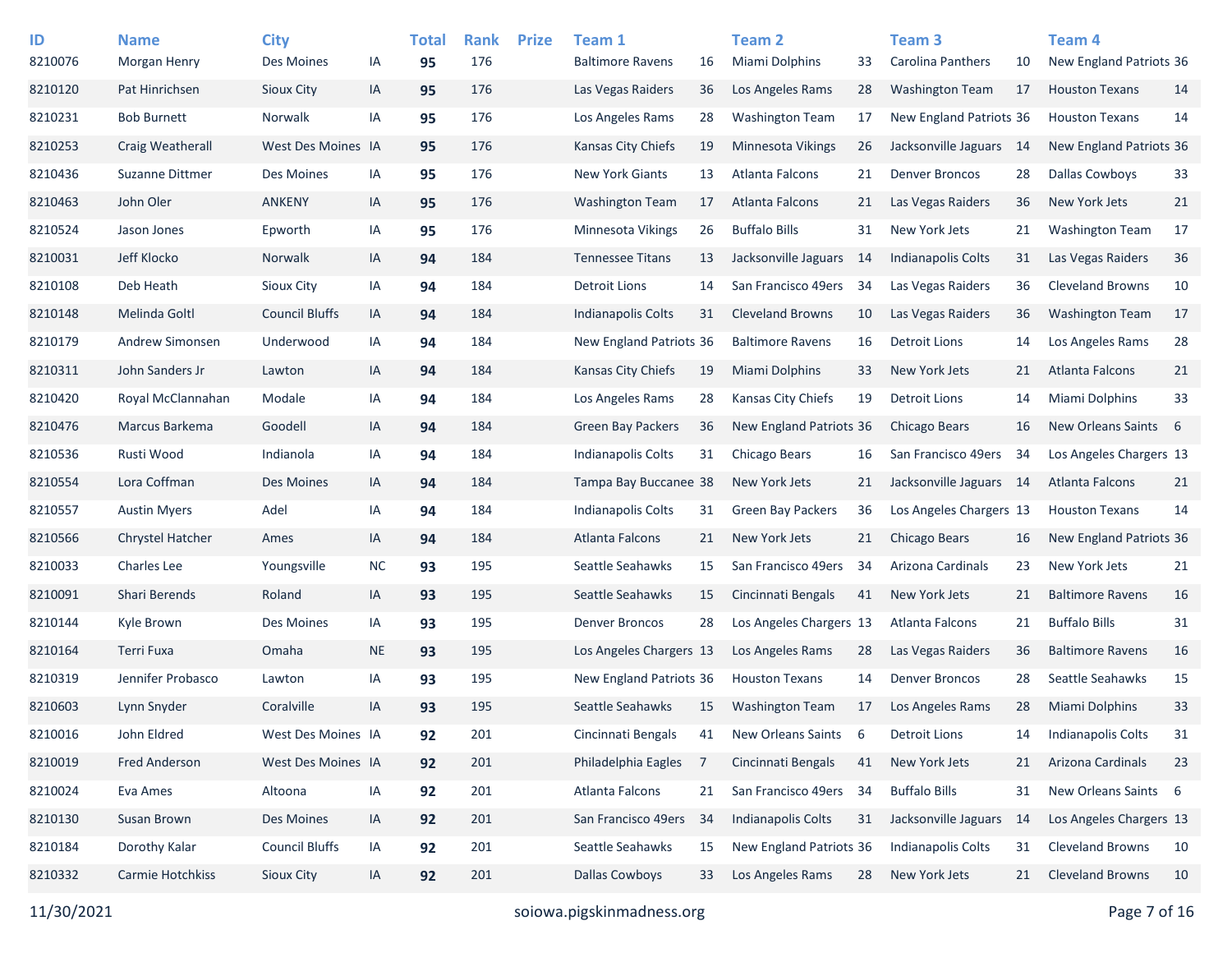| ID      | <b>Name</b>             | <b>City</b>           |           | <b>Total</b> | <b>Rank</b> | <b>Prize</b> | Team 1                  |    | Team 2                     |    | Team <sub>3</sub>          |     | Team 4                   |    |
|---------|-------------------------|-----------------------|-----------|--------------|-------------|--------------|-------------------------|----|----------------------------|----|----------------------------|-----|--------------------------|----|
| 8210537 | Kelly Johnson           | <b>WALCOTT</b>        | IA        | 92           | 201         |              | Arizona Cardinals       | 23 | <b>Baltimore Ravens</b>    | 16 | Seattle Seahawks           | 15  | Tampa Bay Buccanee 38    |    |
| 8210003 | Tom Meneough            | Des Moines            | IA        | 91           | 208         |              | <b>Buffalo Bills</b>    | 31 | Atlanta Falcons            | 21 | <b>Tennessee Titans</b>    | 13  | <b>Minnesota Vikings</b> | 26 |
| 8210084 | <b>Kurt Kruger</b>      | Ames                  | IA        | 91           | 208         |              | <b>Cleveland Browns</b> | 10 | <b>Buffalo Bills</b>       | 31 | <b>Green Bay Packers</b>   | 36  | <b>Houston Texans</b>    | 14 |
| 8210100 | <b>Mike Burke</b>       | Sioux City            | IA        | 91           | 208         |              | <b>Washington Team</b>  | 17 | Carolina Panthers          | 10 | New England Patriots 36    |     | Los Angeles Rams         | 28 |
| 8210154 | Kate Graslewicz         | Omaha                 | <b>NE</b> | 91           | 208         |              | Minnesota Vikings       | 26 | Arizona Cardinals          | 23 | New Orleans Saints         | - 6 | Las Vegas Raiders        | 36 |
| 8210185 | Patty Carman            | <b>Council Bluffs</b> | IA        | 91           | 208         |              | New England Patriots 36 |    | New Orleans Saints         | 6  | Las Vegas Raiders          | 36  | <b>Tennessee Titans</b>  | 13 |
| 8210216 | <b>Chad Meyers</b>      | Pacific Jet           | IA        | 91           | 208         |              | Los Angeles Chargers 13 |    | Minnesota Vikings          | 26 | New England Patriots 36    |     | Chicago Bears            | 16 |
| 8210264 | <b>Chelsea Dexter</b>   | West Des Moines IA    |           | 91           | 208         |              | <b>Miami Dolphins</b>   | 33 | Philadelphia Eagles        | 7  | <b>New York Giants</b>     | 13  | Tampa Bay Buccanee 38    |    |
| 8210314 | <b>Eric Carlson</b>     | Sgt. Bluffs           | IA        | 91           | 208         |              | Green Bay Packers       | 36 | Detroit Lions              | 14 | <b>Buffalo Bills</b>       | 31  | <b>Cleveland Browns</b>  | 10 |
| 8210414 | <b>Thomas Wardlow</b>   | Waverly               | IA        | 91           | 208         |              | <b>Denver Broncos</b>   | 28 | New England Patriots 36    |    | Cleveland Browns           | 10  | <b>Washington Team</b>   | 17 |
| 8210446 | <b>Timothy Lightner</b> | <b>Bettendorf</b>     | IA        | 91           | 208         |              | Arizona Cardinals       | 23 | <b>Buffalo Bills</b>       | 31 | Atlanta Falcons            | 21  | <b>Baltimore Ravens</b>  | 16 |
| 8210449 | James Strekal           | Lowgap                | <b>NC</b> | 91           | 208         |              | Denver Broncos          | 28 | <b>Cleveland Browns</b>    | 10 | Tampa Bay Buccanee 38      |     | Seattle Seahawks         | 15 |
| 8210522 | Loren Goettsch          | Sioux City            | IA        | 91           | 208         |              | <b>Washington Team</b>  | 17 | <b>Denver Broncos</b>      | 28 | <b>Cleveland Browns</b>    | 10  | <b>Green Bay Packers</b> | 36 |
| 8210527 | <b>Beth Burnett</b>     | Horseshoe Bend        | AR        | 91           | 208         |              | Seattle Seahawks        | 15 | Dallas Cowboys             | 33 | Philadelphia Eagles        | 7   | New England Patriots 36  |    |
| 8210607 | <b>Terry Ragaller</b>   | Sergeant Bluff        | IA        | 91           | 208         |              | Atlanta Falcons         | 21 | New York Jets              | 21 | Chicago Bears              | 16  | Miami Dolphins           | 33 |
| 8210007 | <b>Floyd Constant</b>   | West Des Moines IA    |           | 90           | 222         |              | Minnesota Vikings       | 26 | <b>New York Giants</b>     | 13 | Los Angeles Rams           | 28  | Arizona Cardinals        | 23 |
| 8210029 | Paul Patterson          | <b>Norwalk</b>        | IA        | 90           | 222         |              | <b>Tennessee Titans</b> | 13 | Arizona Cardinals          | 23 | Miami Dolphins             | 33  | New York Jets            | 21 |
| 8210075 | Alex Vershaw            | Ames                  | IA        | 90           | 222         |              | New York Jets           | 21 | <b>Denver Broncos</b>      | 28 | Los Angeles Rams           | 28  | Los Angeles Chargers 13  |    |
| 8210089 | <b>Barb Randolph</b>    | Gilbert               | IA        | 90           | 222         |              | <b>Washington Team</b>  | 17 | <b>Denver Broncos</b>      | 28 | Indianapolis Colts         | 31  | Jacksonville Jaguars 14  |    |
| 8210133 | <b>Norm Coates</b>      | Moultonborough        | <b>NH</b> | 90           | 222         |              | Tampa Bay Buccanee 38   |    | New York Jets              | 21 | <b>Atlanta Falcons</b>     | 21  | <b>Carolina Panthers</b> | 10 |
| 8210167 | Jack Goltl              | <b>Council Bluffs</b> | IA        | 90           | 222         |              | <b>Detroit Lions</b>    | 14 | <b>Houston Texans</b>      | 14 | Atlanta Falcons            | 21  | Cincinnati Bengals       | 41 |
| 8210197 | Dawn Brockman           | Carson                | IA        | 90           | 222         |              | Arizona Cardinals       | 23 | Las Vegas Raiders          | 36 | <b>Pittsburgh Steelers</b> | 10  | Atlanta Falcons          | 21 |
| 8210271 | Crystal Kerr            | West Des Moines IA    |           | 90           | 222         |              | Carolina Panthers       | 10 | San Francisco 49ers        | 34 | <b>Green Bay Packers</b>   | 36  | <b>Cleveland Browns</b>  | 10 |
| 8210351 | <b>Carrie Heilig</b>    | Fremont               | <b>NE</b> | 90           | 222         |              | <b>Dallas Cowboys</b>   | 33 | <b>Buffalo Bills</b>       | 31 | <b>Baltimore Ravens</b>    | 16  | <b>Cleveland Browns</b>  | 10 |
| 8210422 | Royal McClannahan       | Modale                | IA        | 90           | 222         |              | <b>Washington Team</b>  | 17 | Minnesota Vikings          | 26 | Miami Dolphins             | 33  | Jacksonville Jaguars 14  |    |
| 8210423 | Royal McClannahan       | Modale                | IA        | 90           | 222         |              | Kansas City Chiefs      | 19 | Seattle Seahawks           | 15 | Miami Dolphins             | 33  | Arizona Cardinals        | 23 |
| 8210490 | <b>Bob Shoultz</b>      | Sioux City            | IA        | 90           | 222         |              | New Orleans Saints      | 6  | Seattle Seahawks           | 15 | Las Vegas Raiders          | 36  | Miami Dolphins           | 33 |
| 8210604 | Staci Uhl               | sioux city            | IA        | 90           | 222         |              | New York Giants         | 13 | <b>Pittsburgh Steelers</b> | 10 | Indianapolis Colts         | 31  | <b>Green Bay Packers</b> | 36 |
| 8210269 | Jody Hayes              | West Des Moines IA    |           | 89           | 235         |              | Minnesota Vikings       | 26 | Las Vegas Raiders          | 36 | <b>Houston Texans</b>      | 14  | Los Angeles Chargers 13  |    |
| 8210454 | Jody Erion              | Farley                | IA        | 89           | 235         |              | Minnesota Vikings       | 26 | <b>Houston Texans</b>      | 14 | Los Angeles Rams           | 28  | Atlanta Falcons          | 21 |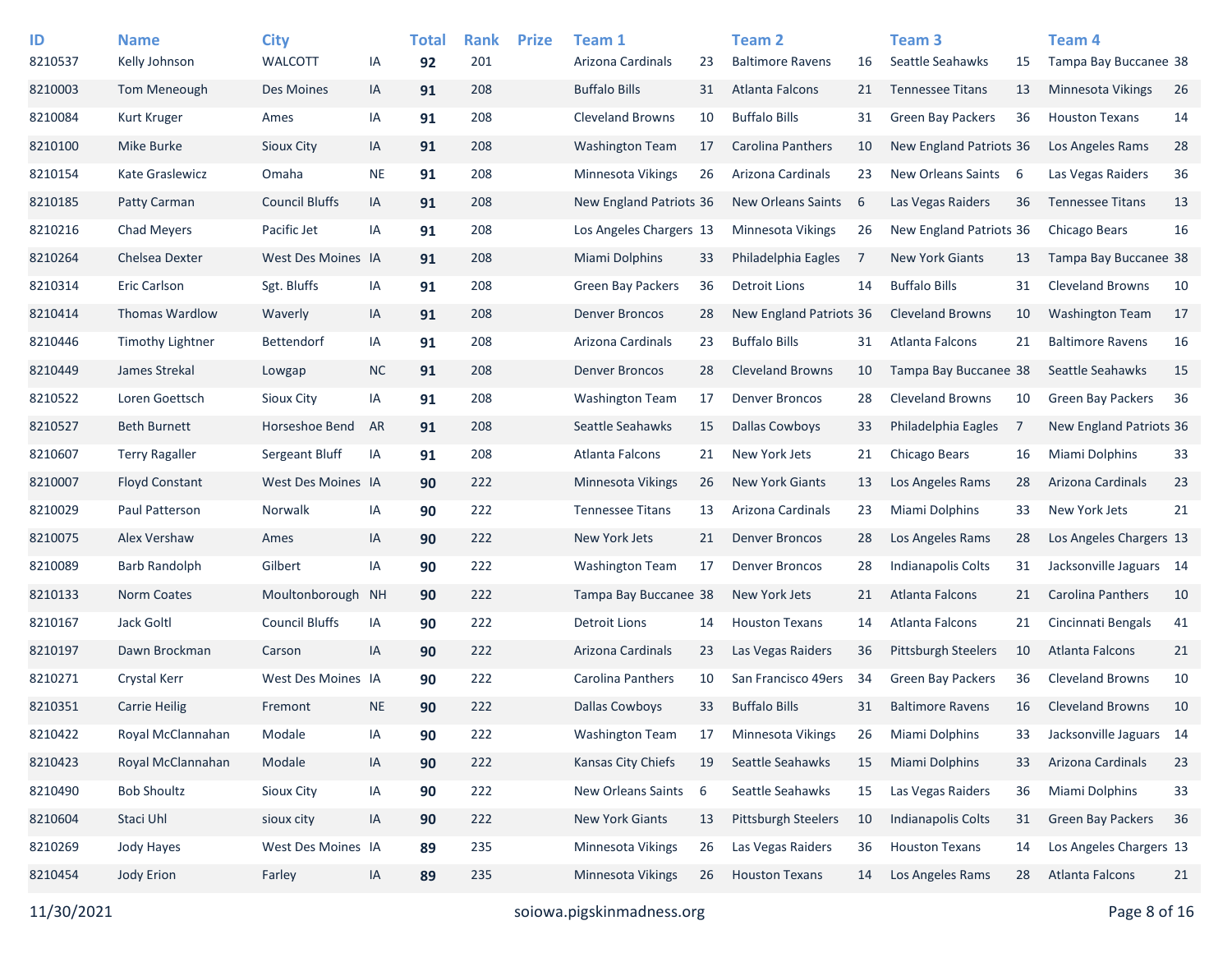| ID      | <b>Name</b>               | <b>City</b>             |           | <b>Total</b> | <b>Rank</b> | <b>Prize</b> | Team 1                     |    | <b>Team 2</b>              |    | Team <sub>3</sub>          |     | <b>Team 4</b>            |                |
|---------|---------------------------|-------------------------|-----------|--------------|-------------|--------------|----------------------------|----|----------------------------|----|----------------------------|-----|--------------------------|----------------|
| 8210569 | Jean Wulf                 | Davenport               | IA        | 89           | 235         |              | Minnesota Vikings          | 26 | Carolina Panthers          | 10 | San Francisco 49ers        | -34 | Kansas City Chiefs       | 19             |
| 8210159 | <b>Greg Simons</b>        | Lo Vista                | <b>NE</b> | 88           | 238         |              | <b>Kansas City Chiefs</b>  | 19 | <b>Denver Broncos</b>      | 28 | Minnesota Vikings          | 26  | Seattle Seahawks         | 15             |
| 8210221 | James Grimes              | Altoona                 | IA        | 88           | 238         |              | <b>Dallas Cowboys</b>      | 33 | San Francisco 49ers        | 34 | Philadelphia Eagles        | -7  | <b>Detroit Lions</b>     | 14             |
| 8210334 | Carmie Hotchkiss          | Sioux City              | IA        | 88           | 238         |              | <b>Tennessee Titans</b>    | 13 | Miami Dolphins             | 33 | Los Angeles Rams           | 28  | <b>Houston Texans</b>    | 14             |
| 8210360 | Kathleen Rasmussen        | <b>Sioux City</b>       | IA        | 88           | 238         |              | <b>Pittsburgh Steelers</b> | 10 | New Orleans Saints         | 6  | <b>Buffalo Bills</b>       | 31  | Cincinnati Bengals       | 41             |
| 8210441 | <b>Curtis Hollebrands</b> | Clive                   | IA        | 88           | 238         |              | <b>Minnesota Vikings</b>   | 26 | Tampa Bay Buccanee 38      |    | <b>Cleveland Browns</b>    | 10  | <b>Detroit Lions</b>     | 14             |
| 8210571 | Scott Moore               | Missouri Valley         | IA        | 88           | 238         |              | <b>Cleveland Browns</b>    | 10 | Las Vegas Raiders          | 36 | Los Angeles Rams           | 28  | <b>Detroit Lions</b>     | 14             |
| 8210575 | Colleen Boyle             | Chestnut Hill           | MA        | 88           | 238         |              | Green Bay Packers          | 36 | <b>Minnesota Vikings</b>   | 26 | Los Angeles Chargers 13    |     | <b>Tennessee Titans</b>  | 13             |
| 8210018 | Andy Grovo                | Waukee                  | IA        | 87           | 245         |              | <b>Indianapolis Colts</b>  | 31 | <b>Pittsburgh Steelers</b> | 10 | <b>New York Giants</b>     | 13  | <b>Dallas Cowboys</b>    | 33             |
| 8210196 | Mike Mittan               | <b>Council Bluffs</b>   | IA        | 87           | 245         |              | Tampa Bay Buccanee 38      |    | Atlanta Falcons            | 21 | Jacksonville Jaguars       | -14 | <b>Detroit Lions</b>     | 14             |
| 8210410 | Mary F Rogowicki          | Tuckahoe                | <b>NY</b> | 87           | 245         |              | <b>Atlanta Falcons</b>     | 21 | New England Patriots 36    |    | Arizona Cardinals          | 23  | Philadelphia Eagles      | $\overline{7}$ |
| 8210443 | Tammi Vail                | Rockford                | IL        | 87           | 245         |              | New Orleans Saints         | 6  | <b>Buffalo Bills</b>       | 31 | <b>Washington Team</b>     | 17  | <b>Miami Dolphins</b>    | 33             |
| 8210485 | <b>Terry Main</b>         | urbandale               | IA        | 87           | 245         |              | <b>Indianapolis Colts</b>  | 31 | <b>Pittsburgh Steelers</b> | 10 | <b>Miami Dolphins</b>      | 33  | <b>New York Giants</b>   | 13             |
| 8210289 | <b>Mark Miller</b>        | Ames                    | IA        | 86           | 250         |              | Las Vegas Raiders          | 36 | <b>Houston Texans</b>      | 14 | Pittsburgh Steelers        | 10  | Minnesota Vikings        | 26             |
| 8210328 | Clatyon Fjerstad          | Lytton                  | IA        | 86           | 250         |              | San Francisco 49ers        | 34 | <b>Houston Texans</b>      | 14 | <b>Washington Team</b>     | 17  | Atlanta Falcons          | 21             |
| 8210352 | <b>Carrie Heilig</b>      | Fremont                 | <b>NE</b> | 86           | 250         |              | <b>Detroit Lions</b>       | 14 | Green Bay Packers          | 36 | <b>Minnesota Vikings</b>   | 26  | Carolina Panthers        | 10             |
| 8210532 | Catherine Luchte          | <b>Colorado Springs</b> | <b>CO</b> | 86           | 250         |              | Los Angeles Rams           | 28 | Los Angeles Chargers 13    |    | Kansas City Chiefs         | 19  | Minnesota Vikings        | 26             |
| 8210103 | Matt Ard                  | Sioux City              | IA        | 85           | 254         |              | Seattle Seahawks           | 15 | Arizona Cardinals          | 23 | <b>Miami Dolphins</b>      | 33  | <b>Houston Texans</b>    | 14             |
| 8210238 | Cory Williams             | Pleasant Hill           | IA        | 85           | 254         |              | <b>Washington Team</b>     | 17 | Miami Dolphins             | 33 | Kansas City Chiefs         | 19  | Chicago Bears            | 16             |
| 8210333 | <b>Carmie Hotchkiss</b>   | Sioux City              | IA        | 85           | 254         |              | Los Angeles Chargers 13    |    | <b>Cleveland Browns</b>    | 10 | Minnesota Vikings          | 26  | <b>Green Bay Packers</b> | 36             |
| 8210405 | <b>Stephanie Campbell</b> | <b>Chagrin Falls</b>    | OH        | 85           | 254         |              | Chicago Bears              | 16 | <b>Kansas City Chiefs</b>  | 19 | <b>Houston Texans</b>      | 14  | New England Patriots 36  |                |
| 8210428 | <b>Timothy Lynch</b>      | <b>JOHNSTON</b>         | IA        | 85           | 254         |              | <b>Dallas Cowboys</b>      | 33 | Philadelphia Eagles        | 7  | <b>Indianapolis Colts</b>  | 31  | Jacksonville Jaguars 14  |                |
| 8210452 | James Strekal             | Lowgap                  | <b>NC</b> | 85           | 254         |              | Tampa Bay Buccanee 38      |    | New York Jets              | 21 | <b>Pittsburgh Steelers</b> | 10  | Chicago Bears            | 16             |
| 8210483 | <b>Terry Main</b>         | urbandale               | IA        | 85           | 254         |              | Los Angeles Rams           | 28 | Philadelphia Eagles        | 7  | San Francisco 49ers        | -34 | <b>Baltimore Ravens</b>  | 16             |
| 8210499 | <b>Taylor Parish</b>      | <b>Saint Charles</b>    | IA        | 85           | 254         |              | Pittsburgh Steelers        | 10 | New England Patriots 36    |    | New Orleans Saints         | -6  | <b>Dallas Cowboys</b>    | 33             |
| 8210514 | Freddie Deeds             | Williamsburg            | IA        | 85           | 254         |              | Carolina Panthers          | 10 | Dallas Cowboys             | 33 | <b>Denver Broncos</b>      | 28  | <b>Houston Texans</b>    | 14             |
| 8210435 | Suzanne Dittmer           | Des Moines              | IA        | 83           | 263         |              | <b>New York Giants</b>     | 13 | Arizona Cardinals          | 23 | Minnesota Vikings          | 26  | New York Jets            | 21             |
| 8210182 | Andrew Simonsen           | Underwood               | IA        | 82           | 264         |              | <b>Miami Dolphins</b>      | 33 | Minnesota Vikings          | 26 | New York Giants            | 13  | <b>Cleveland Browns</b>  | 10             |
| 8210266 | Chris Scott               | West Des Moines IA      |           | 82           | 264         |              | Philadelphia Eagles        | 7  | Los Angeles Rams           | 28 | <b>Detroit Lions</b>       | 14  | <b>Dallas Cowboys</b>    | 33             |
| 8210444 | Tammi Vail                | Rockford                | IL.       | 82           | 264         |              | <b>Buffalo Bills</b>       | 31 | Pittsburgh Steelers        | 10 | San Francisco 49ers        | -34 | Philadelphia Eagles      | - 7            |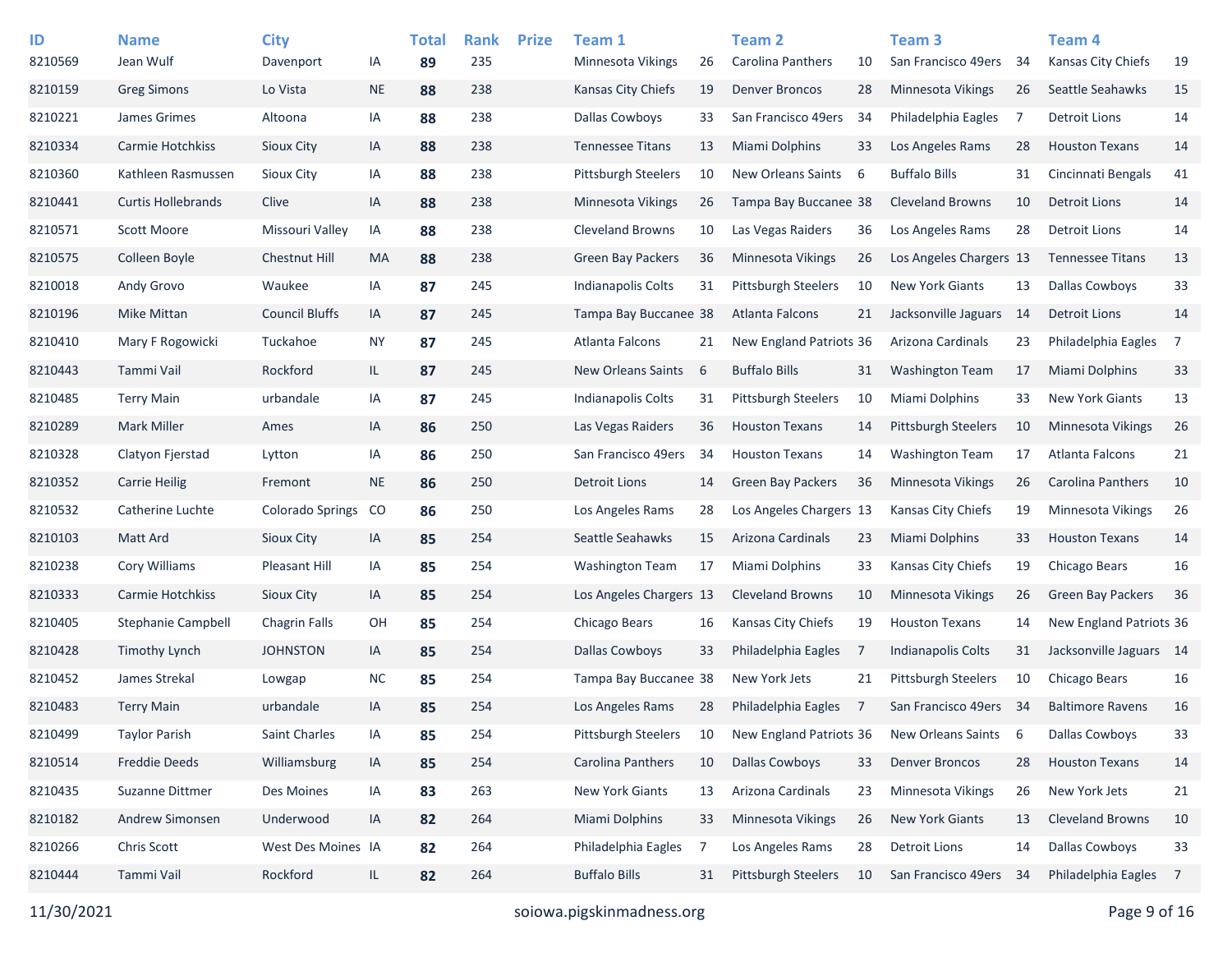| ID<br>8210553 | <b>Name</b><br>Matthew Lundquist | <b>City</b><br>Clive  | ΙA | <b>Total</b><br>82 | <b>Rank</b><br>264 | <b>Prize</b> | Team 1<br><b>Pittsburgh Steelers</b> | 10 | <b>Team 2</b><br>Los Angeles Rams | 28 | Team <sub>3</sub><br>Chicago Bears | 16 | Team <sub>4</sub><br><b>Denver Broncos</b> | 28   |
|---------------|----------------------------------|-----------------------|----|--------------------|--------------------|--------------|--------------------------------------|----|-----------------------------------|----|------------------------------------|----|--------------------------------------------|------|
| 8210020       | Gerry Swartbough                 | Norwalk               | IA | 81                 | 268                |              | Carolina Panthers                    | 10 | <b>Baltimore Ravens</b>           | 16 | San Francisco 49ers                | 34 | <b>Atlanta Falcons</b>                     | 21   |
| 8210074       | <b>Bryce Arneson</b>             | Ames                  | IA | 81                 | 268                |              | <b>Minnesota Vikings</b>             | 26 | <b>New York Giants</b>            | 13 | Atlanta Falcons                    | 21 | New York Jets                              | 21   |
| 8210102       | John Nelson                      | Sioux City            | IA | 81                 | 268                |              | <b>Cleveland Browns</b>              | 10 | San Francisco 49ers               | 34 | <b>Chicago Bears</b>               | 16 | <b>Atlanta Falcons</b>                     | 21   |
| 8210104       | <b>Ethan Riley</b>               | Sioux City            | IA | 81                 | 268                |              | <b>Washington Team</b>               | 17 | <b>Indianapolis Colts</b>         | 31 | Arizona Cardinals                  | 23 | <b>Pittsburgh Steelers</b>                 | 10   |
| 8210207       | Tom Weddem                       | Glendwood             | IA | 81                 | 268                |              | New England Patriots 36              |    | Detroit Lions                     | 14 | Atlanta Falcons                    | 21 | <b>Cleveland Browns</b>                    | 10   |
| 8210220       | Wendy Hite                       | <b>Council Bluffs</b> | IA | 81                 | 268                |              | Seattle Seahawks                     | 15 | Chicago Bears                     | 16 | <b>Detroit Lions</b>               | 14 | <b>Green Bay Packers</b>                   | 36   |
| 8210274       | <b>Matt Granzow</b>              | West Des Moines IA    |    | 81                 | 268                |              | <b>New York Giants</b>               | 13 | Philadelphia Eagles               | 7  | <b>Denver Broncos</b>              | 28 | <b>Dallas Cowboys</b>                      | 33   |
| 8210402       | <b>Bruce Hokel</b>               | Sioux City            | IA | 81                 | 268                |              | <b>Washington Team</b>               | 17 | Cincinnati Bengals                | 41 | <b>Pittsburgh Steelers</b>         | 10 | Los Angeles Chargers 13                    |      |
| 8210511       | Liane Long                       | Avoca                 | IA | 81                 | 268                |              | <b>Denver Broncos</b>                | 28 | <b>Pittsburgh Steelers</b>        | 10 | <b>Washington Team</b>             | 17 | <b>Minnesota Vikings</b>                   | 26   |
| 8210548       | Kenneth Hanson                   | Ankeny                | IA | 81                 | 268                |              | <b>Baltimore Ravens</b>              | 16 | Cincinnati Bengals                | 41 | <b>Pittsburgh Steelers</b>         | 10 | Jacksonville Jaguars 14                    |      |
| 8210600       | Maureen Rozen                    | Robins                | IA | 81                 | 268                |              | San Francisco 49ers                  | 34 | <b>Cleveland Browns</b>           | 10 | <b>Atlanta Falcons</b>             | 21 | Chicago Bears                              | 16   |
| 8210071       | Laura Lee                        | Kelley                | IA | 80                 | 279                |              | <b>Baltimore Ravens</b>              | 16 | Los Angeles Chargers 13           |    | <b>Cleveland Browns</b>            | 10 | Cincinnati Bengals                         | 41   |
| 8210095       | Dave Baldus                      | Ames                  | IA | 80                 | 279                |              | <b>Houston Texans</b>                | 14 | Seattle Seahawks                  | 15 | Pittsburgh Steelers                | 10 | Cincinnati Bengals                         | 41   |
| 8210251       | Jeff Lyon                        | West Des Moines IA    |    | 80                 | 279                |              | Carolina Panthers                    | 10 | <b>Baltimore Ravens</b>           | 16 | Los Angeles Rams                   | 28 | <b>Minnesota Vikings</b>                   | 26   |
| 8210340       | Donna Bares                      | <b>Sturgis</b>        | SD | 80                 | 279                |              | <b>Dallas Cowboys</b>                | 33 | Arizona Cardinals                 | 23 | <b>Detroit Lions</b>               | 14 | <b>Cleveland Browns</b>                    | 10   |
| 8210341       | Jason Bares                      | <b>Sturgis</b>        | SD | 80                 | 279                |              | Las Vegas Raiders                    | 36 | Los Angeles Chargers 13           |    | Atlanta Falcons                    | 21 | Carolina Panthers                          | 10   |
| 8210347       | Lisa Keller                      | Ankeny                | IA | 80                 | 279                |              | <b>Cleveland Browns</b>              | 10 | Arizona Cardinals                 | 23 | Los Angeles Chargers 13            |    | San Francisco 49ers                        | - 34 |
| 8210426       | <b>Timothy Lynch</b>             | <b>JOHNSTON</b>       | IA | 80                 | 279                |              | <b>Washington Team</b>               | 17 | Minnesota Vikings                 | 26 | Atlanta Falcons                    | 21 | <b>Baltimore Ravens</b>                    | 16   |
| 8210465       | Kirtsin Koestler                 | Norwalk               | IA | 80                 | 279                |              | <b>Washington Team</b>               | 17 | New York Jets                     | 21 | <b>New Orleans Saints</b>          | 6  | <b>Green Bay Packers</b>                   | 36   |
| 8210497       | <b>Chris Wahlert</b>             | Peosta                | IA | 80                 | 279                |              | Las Vegas Raiders                    | 36 | <b>New York Giants</b>            | 13 | Carolina Panthers                  | 10 | Atlanta Falcons                            | 21   |
| 8210502       | <b>Cher Towey</b>                | Waukee                | IA | 80                 | 279                |              | <b>New Orleans Saints</b>            | 6  | <b>Indianapolis Colts</b>         | 31 | <b>Cleveland Browns</b>            | 10 | <b>Dallas Cowboys</b>                      | 33   |
| 8210591       | Julie Strum                      | Ames                  | IA | 80                 | 279                |              | <b>Tennessee Titans</b>              | 13 | Detroit Lions                     | 14 | San Francisco 49ers                | 34 | Kansas City Chiefs                         | 19   |
| 8210013       | <b>Michael Moore</b>             | West Des Moines IA    |    | 79                 | 290                |              | Seattle Seahawks                     | 15 | Arizona Cardinals                 | 23 | <b>Cleveland Browns</b>            | 10 | <b>Indianapolis Colts</b>                  | 31   |
| 8210127       | Joel Lagunas                     | <b>Grand Prairie</b>  | TX | 79                 | 290                |              | <b>Washington Team</b>               | 17 | <b>Denver Broncos</b>             | 28 | New York Jets                      | 21 | Los Angeles Chargers 13                    |      |
| 8210259       | Jaime Ballesteros                | West Des Moines IA    |    | 79                 | 290                |              | <b>Baltimore Ravens</b>              | 16 | Las Vegas Raiders                 | 36 | <b>Detroit Lions</b>               | 14 | <b>Tennessee Titans</b>                    | 13   |
| 8210419       | Jenna Biegger                    | Polk City             | IA | 79                 | 290                |              | <b>Denver Broncos</b>                | 28 | Los Angeles Rams                  | 28 | <b>Carolina Panthers</b>           | 10 | Los Angeles Chargers 13                    |      |
| 8210467       | <b>Phillip Strekal</b>           | Albany                | OH | 79                 | 290                |              | Seattle Seahawks                     | 15 | Kansas City Chiefs                | 19 | <b>Detroit Lions</b>               | 14 | Indianapolis Colts                         | 31   |
| 8210500       | Jill Popham                      | Denison               | IA | 79                 | 290                |              | <b>Tennessee Titans</b>              | 13 | Kansas City Chiefs                | 19 | Jacksonville Jaguars               | 14 | <b>Dallas Cowboys</b>                      | 33   |
| 8210521       | Loren Goettsch                   | Sioux City            | IA | 79                 | 290                |              | Cleveland Browns                     | 10 | Minnesota Vikings                 | 26 | <b>Dallas Cowboys</b>              | 33 | Carolina Panthers                          | 10   |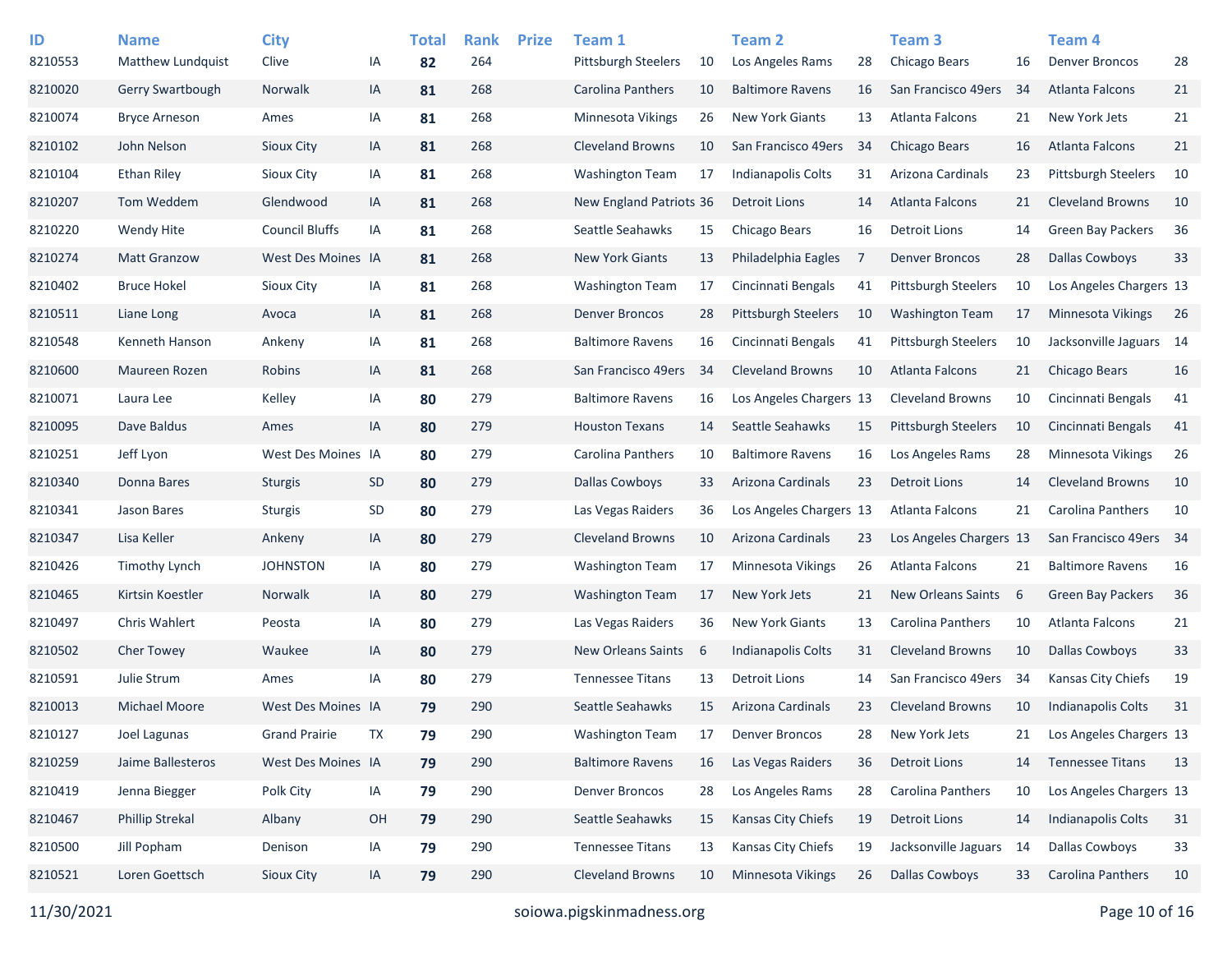| ID      | <b>Name</b>              | <b>City</b>             |           | <b>Total</b> | <b>Rank</b> | <b>Prize</b> | Team 1                     |      | <b>Team 2</b>              |     | <b>Team 3</b>            |    | Team 4                     |                |
|---------|--------------------------|-------------------------|-----------|--------------|-------------|--------------|----------------------------|------|----------------------------|-----|--------------------------|----|----------------------------|----------------|
| 8210581 | <b>Reinhard Boeschen</b> | Waterloo                | IA        | 79           | 290         |              | Denver Broncos             | 28   | Chicago Bears              | 16  | Los Angeles Rams         | 28 | Philadelphia Eagles        | $\overline{7}$ |
| 8210009 | Steve Furtwangler        | Clive                   | IA        | 78           | 298         |              | Kansas City Chiefs         | 19   | <b>Tennessee Titans</b>    | 13  | <b>Carolina Panthers</b> | 10 | <b>Green Bay Packers</b>   | 36             |
| 8210038 | <b>Troy Vroegh</b>       | Norwalk                 | IA        | 78           | 298         |              | Jacksonville Jaguars       | 14   | <b>Minnesota Vikings</b>   | 26  | <b>Cleveland Browns</b>  | 10 | <b>Denver Broncos</b>      | 28             |
| 8210292 | <b>Mark Miller</b>       | Ames                    | IA        | 78           | 298         |              | <b>Pittsburgh Steelers</b> | 10   | Atlanta Falcons            | 21  | <b>Dallas Cowboys</b>    | 33 | Jacksonville Jaguars 14    |                |
| 8210413 | Rhonda Ellis             | Lederach                | PA        | 78           | 298         |              | New Orleans Saints         | 6    | Minnesota Vikings          | 26  | Seattle Seahawks         | 15 | Indianapolis Colts         | 31             |
| 8210416 | Katherine Pierce         | Des Moines              | IA        | 78           | 298         |              | <b>New Orleans Saints</b>  | 6    | Minnesota Vikings          | 26  | <b>Cleveland Browns</b>  | 10 | Las Vegas Raiders          | 36             |
| 8210432 | John Santone             | Painesville             | OH        | 78           | 298         |              | <b>Buffalo Bills</b>       | 31   | <b>Tennessee Titans</b>    | 13  | <b>New York Giants</b>   | 13 | Atlanta Falcons            | 21             |
| 8210546 | Joseph Owens             | Altoona                 | IA        | 78           | 298         |              | New York Jets              | 21   | <b>Baltimore Ravens</b>    | 16  | Minnesota Vikings        | 26 | Seattle Seahawks           | 15             |
| 8210582 | <b>Brady Oldag</b>       | <b>Cedar Falls</b>      | IA        | 78           | 298         |              | Atlanta Falcons            | 21   | Seattle Seahawks           | 15  | Los Angeles Rams         | 28 | <b>Detroit Lions</b>       | 14             |
| 8210170 | Gerogia Goltl            | Omaha                   | <b>NE</b> | 77           | 306         |              | Arizona Cardinals          | 23   | <b>Pittsburgh Steelers</b> | 10  | <b>Chicago Bears</b>     | 16 | <b>Denver Broncos</b>      | 28             |
| 8210173 | Ian Mass                 | <b>Council Bluffs</b>   | IA        | 77           | 306         |              | <b>Tennessee Titans</b>    | 13   | Detroit Lions              | 14  | <b>Washington Team</b>   | 17 | Dallas Cowboys             | 33             |
| 8210177 | <b>Scott Milner</b>      | <b>Council Bluffs</b>   | IA        | 77           | 306         |              | <b>Detroit Lions</b>       | 14   | <b>Tennessee Titans</b>    | 13  | <b>Houston Texans</b>    | 14 | Las Vegas Raiders          | 36             |
| 8210261 | Jim Barrett              | West Des Moines IA      |           | 77           | 306         |              | <b>Tennessee Titans</b>    | 13   | Arizona Cardinals          | 23  | Los Angeles Chargers 13  |    | <b>Denver Broncos</b>      | 28             |
| 8210263 | Chris Morgan             | West Des Moines IA      |           | 77           | 306         |              | <b>Baltimore Ravens</b>    | 16   | Seattle Seahawks           | 15  | Los Angeles Chargers 13  |    | Miami Dolphins             | 33             |
| 8210427 | <b>Timothy Lynch</b>     | <b>JOHNSTON</b>         | IA        | 77           | 306         |              | <b>Washington Team</b>     | 17   | Detroit Lions              | 14  | <b>Buffalo Bills</b>     | 31 | Seattle Seahawks           | 15             |
| 8210507 | David Canty              | Sperry                  | IA        | 77           | 306         |              | Los Angeles Chargers 13    |      | <b>Cleveland Browns</b>    | 10  | Cincinnati Bengals       | 41 | <b>New York Giants</b>     | 13             |
| 8210530 | Catherine Luchte         | <b>Colorado Springs</b> | CO        | 77           | 306         |              | <b>Baltimore Ravens</b>    | 16   | Seattle Seahawks           | 15  | <b>New York Giants</b>   | 13 | Miami Dolphins             | 33             |
| 8210535 | Gregory Weinschenk       | Urbandale               | IA        | 77           | 306         |              | Los Angeles Chargers 13    |      | San Francisco 49ers        | -34 | <b>Baltimore Ravens</b>  | 16 | <b>Detroit Lions</b>       | 14             |
| 8210579 | Barb Uran                | <b>Sioux City</b>       | IA        | 77           | 306         |              | Philadelphia Eagles        | 7    | Seattle Seahawks           | 15  | Atlanta Falcons          | 21 | San Francisco 49ers 34     |                |
| 8210586 | Sean Atwater             | West Burlington         | IA        | 77           | 306         |              | <b>Tennessee Titans</b>    | 13   | <b>Dallas Cowboys</b>      | 33  | <b>Cleveland Browns</b>  | 10 | <b>Atlanta Falcons</b>     | 21             |
| 8210601 | Maureen Rozen            | Robins                  | IA        | 77           | 306         |              | <b>New York Giants</b>     | 13   | <b>Green Bay Packers</b>   | 36  | Seattle Seahawks         | 15 | Los Angeles Chargers 13    |                |
| 8210605 | Katelyn McDade           | Dubuque                 | IA        | 77           | 306         |              | <b>Washington Team</b>     | 17   | Chicago Bears              | 16  | <b>New York Giants</b>   | 13 | <b>Buffalo Bills</b>       | 31             |
| 8210035 | <b>Charles Lee</b>       | Youngsville             | <b>NC</b> | 76           | 319         |              | Arizona Cardinals          | 23   | <b>Washington Team</b>     | 17  | Minnesota Vikings        | 26 | <b>Cleveland Browns</b>    | 10             |
| 8210152 | <b>Bob Ostronic</b>      | Omaha                   | <b>NE</b> | 76           | 319         |              | <b>Tennessee Titans</b>    | 13   | Seattle Seahawks           | 15  | Tampa Bay Buccanee 38    |    | <b>Pittsburgh Steelers</b> | 10             |
| 8210174 | <b>Troy Cross</b>        | <b>Council Bluffs</b>   | IA        | 76           | 319         |              | Las Vegas Raiders          | 36   | Arizona Cardinals          | 23  | <b>Cleveland Browns</b>  | 10 | Philadelphia Eagles        | $\overline{7}$ |
| 8210181 | Kirsten Davis            | <b>Council Bluffs</b>   | IA        | 76           | 319         |              | <b>Dallas Cowboys</b>      | 33   | Chicago Bears              | 16  | <b>Tennessee Titans</b>  | 13 | Jacksonville Jaguars 14    |                |
| 8210401 | Dan Stein                | Urbandale               | IA        | 76           | 319         |              | San Francisco 49ers        | -34  | Philadelphia Eagles        | -7  | Kansas City Chiefs       | 19 | Chicago Bears              | 16             |
| 8210434 | <b>Benjmin Lacey</b>     | Ankeny                  | IA        | 76           | 319         |              | Jacksonville Jaguars       | - 14 | San Francisco 49ers 34     |     | Atlanta Falcons          | 21 | Philadelphia Eagles        | $\overline{7}$ |
| 8210439 | <b>Thomas Berger</b>     | Epworth                 | IA        | 76           | 319         |              | Atlanta Falcons            | 21   | Los Angeles Chargers 13    |     | Los Angeles Rams         | 28 | <b>Houston Texans</b>      | 14             |
| 8210501 | Cher Towey               | Waukee                  | IA        | 76           | 319         |              | New Orleans Saints         | 6    | Jacksonville Jaguars 14    |     | <b>Dallas Cowboys</b>    | 33 | Arizona Cardinals          | 23             |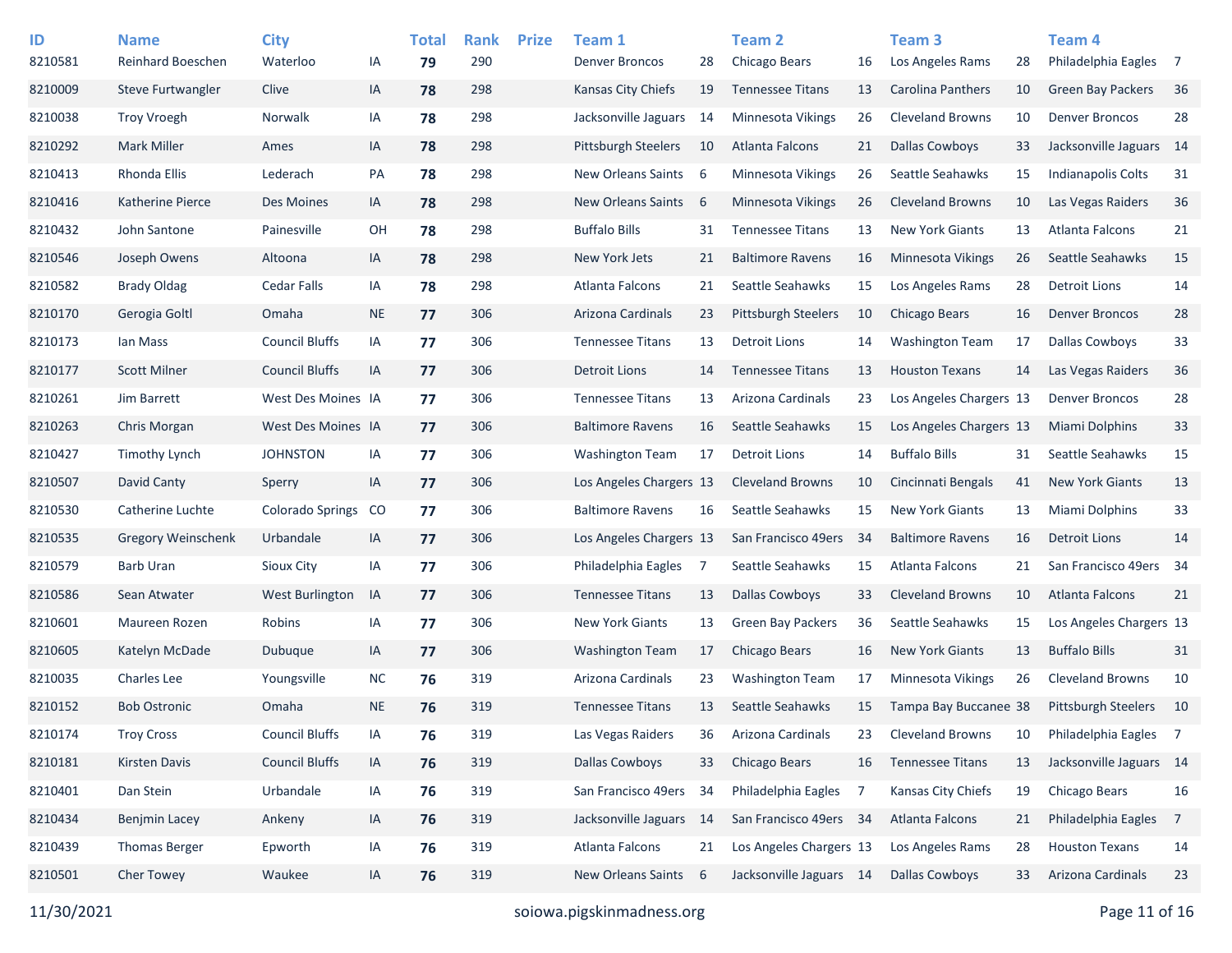| ID<br>8210129 | <b>Name</b><br>Kara Lagunas | <b>City</b><br><b>Grand Prairie</b> | <b>TX</b> | <b>Total</b><br>75 | <b>Rank</b><br>327 | <b>Prize</b> | Team 1<br>Miami Dolphins | 33 | Team 2<br><b>Kansas City Chiefs</b> | 19 | Team 3<br>Chicago Bears   | 16   | Team <sub>4</sub><br>Philadelphia Eagles | $\overline{7}$ |
|---------------|-----------------------------|-------------------------------------|-----------|--------------------|--------------------|--------------|--------------------------|----|-------------------------------------|----|---------------------------|------|------------------------------------------|----------------|
| 8210287       | <b>Elizabeth Morse</b>      | Ames                                | IA        | 75                 | 327                |              | Carolina Panthers        | 10 | <b>Baltimore Ravens</b>             | 16 | Las Vegas Raiders         | 36   | <b>New York Giants</b>                   | 13             |
|               |                             |                                     |           |                    |                    |              |                          |    |                                     |    |                           |      |                                          |                |
| 8210409       | <b>Michael Gittings</b>     | Lomax                               | IL        | 75                 | 327                |              | Tampa Bay Buccanee 38    |    | <b>Pittsburgh Steelers</b>          | 10 | <b>Tennessee Titans</b>   | 13   | <b>Houston Texans</b>                    | 14             |
| 8210421       | Royal McClannahan           | Modale                              | IA        | 75                 | 327                |              | Philadelphia Eagles      | 7  | <b>Dallas Cowboys</b>               | 33 | <b>Baltimore Ravens</b>   | 16   | <b>Kansas City Chiefs</b>                | 19             |
| 8210448       | <b>Bruce Barnett</b>        | Waterloo                            | IA        | 75                 | 327                |              | Pittsburgh Steelers      | 10 | Detroit Lions                       | 14 | Seattle Seahawks          | 15   | <b>Green Bay Packers</b>                 | 36             |
| 8210510       | Liane Long                  | Avoca                               | IA        | 75                 | 327                |              | Dallas Cowboys           | 33 | Carolina Panthers                   | 10 | <b>Baltimore Ravens</b>   | 16   | <b>Chicago Bears</b>                     | 16             |
| 8210528       | David George                | <b>Bondurant</b>                    | IA        | 75                 | 327                |              | Seattle Seahawks         | 15 | Tampa Bay Buccanee 38               |    | New Orleans Saints        | 6    | Chicago Bears                            | 16             |
| 8210584       | <b>Brady Oldag</b>          | <b>Cedar Falls</b>                  | IA        | 75                 | 327                |              | Carolina Panthers        | 10 | Jacksonville Jaguars 14             |    | Pittsburgh Steelers       | 10   | Cincinnati Bengals                       | 41             |
| 8210015       | Jeff Eldred                 | <b>Webster Groves</b>               | MO        | 74                 | 335                |              | Minnesota Vikings        | 26 | Philadelphia Eagles                 | 7  | Los Angeles Chargers 13   |      | <b>Denver Broncos</b>                    | 28             |
| 8210114       | Jeremy Stroman              | Sioux City                          | IA        | 74                 | 335                |              | Miami Dolphins           | 33 | <b>New York Giants</b>              | 13 | New York Jets             | 21   | Philadelphia Eagles                      | 7              |
| 8210117       | Rheanne Hoffman             | <b>Sioux City</b>                   | IA        | 74                 | 335                |              | Philadelphia Eagles      | 7  | Atlanta Falcons                     | 21 | Seattle Seahawks          | 15   | <b>Buffalo Bills</b>                     | 31             |
| 8210418       | Don Lewis                   | Ankeny                              | IA        | 74                 | 335                |              | New Orleans Saints       | 6  | <b>Kansas City Chiefs</b>           | 19 | Green Bay Packers         | 36   | Los Angeles Chargers 13                  |                |
| 8210480       | Robert Reed III             | Davenport                           | IA        | 74                 | 335                |              | <b>Houston Texans</b>    | 14 | Miami Dolphins                      | 33 | <b>Tennessee Titans</b>   | 13   | <b>Detroit Lions</b>                     | 14             |
| 8210034       | <b>Charles Lee</b>          | Youngsville                         | <b>NC</b> | 73                 | 340                |              | <b>Carolina Panthers</b> | 10 | New England Patriots 36             |    | <b>Houston Texans</b>     | 14   | Los Angeles Chargers 13                  |                |
| 8210195       | Rocky Rothmock              |                                     |           | 73                 | 340                |              | New England Patriots 36  |    | Carolina Panthers                   | 10 | Jacksonville Jaguars      | -14  | <b>Tennessee Titans</b>                  | 13             |
| 8210308       | James Cunningham            | Sioux City                          | IA        | 73                 | 340                |              | Jacksonville Jaguars 14  |    | <b>New Orleans Saints</b>           | 6  | Tampa Bay Buccanee 38     |      | Seattle Seahawks                         | 15             |
| 8210317       | <b>Chris Thomas</b>         | Sioux City                          | IA        | 73                 | 340                |              | Seattle Seahawks         | 15 | <b>Washington Team</b>              | 17 | Pittsburgh Steelers       | 10   | <b>Indianapolis Colts</b>                | 31             |
| 8210326       | Debi Tilson                 | Plattsmouth                         | <b>NE</b> | 73                 | 340                |              | Seattle Seahawks         | 15 | <b>Baltimore Ravens</b>             | 16 | <b>Detroit Lions</b>      | 14   | Los Angeles Rams                         | 28             |
| 8210339       | James Bares                 | <b>Sturgis</b>                      | SD        | 73                 | 340                |              | <b>Baltimore Ravens</b>  | 16 | <b>Denver Broncos</b>               | 28 | Carolina Panthers         | 10   | Kansas City Chiefs                       | 19             |
| 8210354       | <b>Bob Hall</b>             | Shell Lake                          | WI        | 73                 | 340                |              | Arizona Cardinals        | 23 | <b>Cleveland Browns</b>             | 10 | Jacksonville Jaguars      | -14  | <b>Minnesota Vikings</b>                 | 26             |
| 8210482       | <b>Terry Main</b>           | urbandale                           | IA        | 73                 | 340                |              | <b>Buffalo Bills</b>     | 31 | Kansas City Chiefs                  | 19 | <b>Tennessee Titans</b>   | 13   | <b>Cleveland Browns</b>                  | 10             |
| 8210496       | <b>Chris Wahlert</b>        | Peosta                              | IA        | 73                 | 340                |              | Carolina Panthers        | 10 | Seattle Seahawks                    | 15 | <b>Indianapolis Colts</b> | 31   | <b>Washington Team</b>                   | 17             |
| 8210504       | Kevin Budde                 | Long Grove                          | IA        | 73                 | 340                |              | Jacksonville Jaguars     | 14 | <b>Tennessee Titans</b>             | 13 | Las Vegas Raiders         | 36   | <b>Cleveland Browns</b>                  | 10             |
| 8210563       | Sheri Partington            | Elkhart                             | IA        | 73                 | 340                |              | <b>Cleveland Browns</b>  | 10 | <b>Tennessee Titans</b>             | 13 | New England Patriots 36   |      | <b>Detroit Lions</b>                     | 14             |
| 8210565       | <b>Holly Pickett</b>        | Ankeny                              | IA        | 73                 | 340                |              | <b>New York Giants</b>   | 13 | Seattle Seahawks                    | 15 | Indianapolis Colts        | 31   | <b>Detroit Lions</b>                     | 14             |
| 8210008       | Mike Wheatcraft             | Windsor Heights                     | IA        | 72                 | 352                |              | <b>Houston Texans</b>    | 14 | Chicago Bears                       | 16 | Jacksonville Jaguars      | - 14 | <b>Denver Broncos</b>                    | 28             |
| 8210049       | Dyaln Spurr                 | Norwalk                             | IA        | 72                 | 352                |              | Carolina Panthers        | 10 | Green Bay Packers                   | 36 | Chicago Bears             | 16   | Pittsburgh Steelers                      | 10             |
| 8210135       | Sharane Brown               | Des Moines                          | IA        | 72                 | 352                |              | Los Angeles Rams         | 28 | <b>Denver Broncos</b>               | 28 | <b>Cleveland Browns</b>   | 10   | New Orleans Saints 6                     |                |
| 8210194       | Jarrod Poore                | Underwood                           | IA        | 72                 | 352                |              | Kansas City Chiefs       | 19 | San Francisco 49ers                 | 34 | New Orleans Saints        | - 6  | Los Angeles Chargers 13                  |                |
| 8210213       | <b>Brandon Diederick</b>    | <b>Council Bluffs</b>               | IA        | 72                 | 352                |              | New Orleans Saints       | 6  | New York Giants                     | 13 | Las Vegas Raiders         | 36   | Washington Team 17                       |                |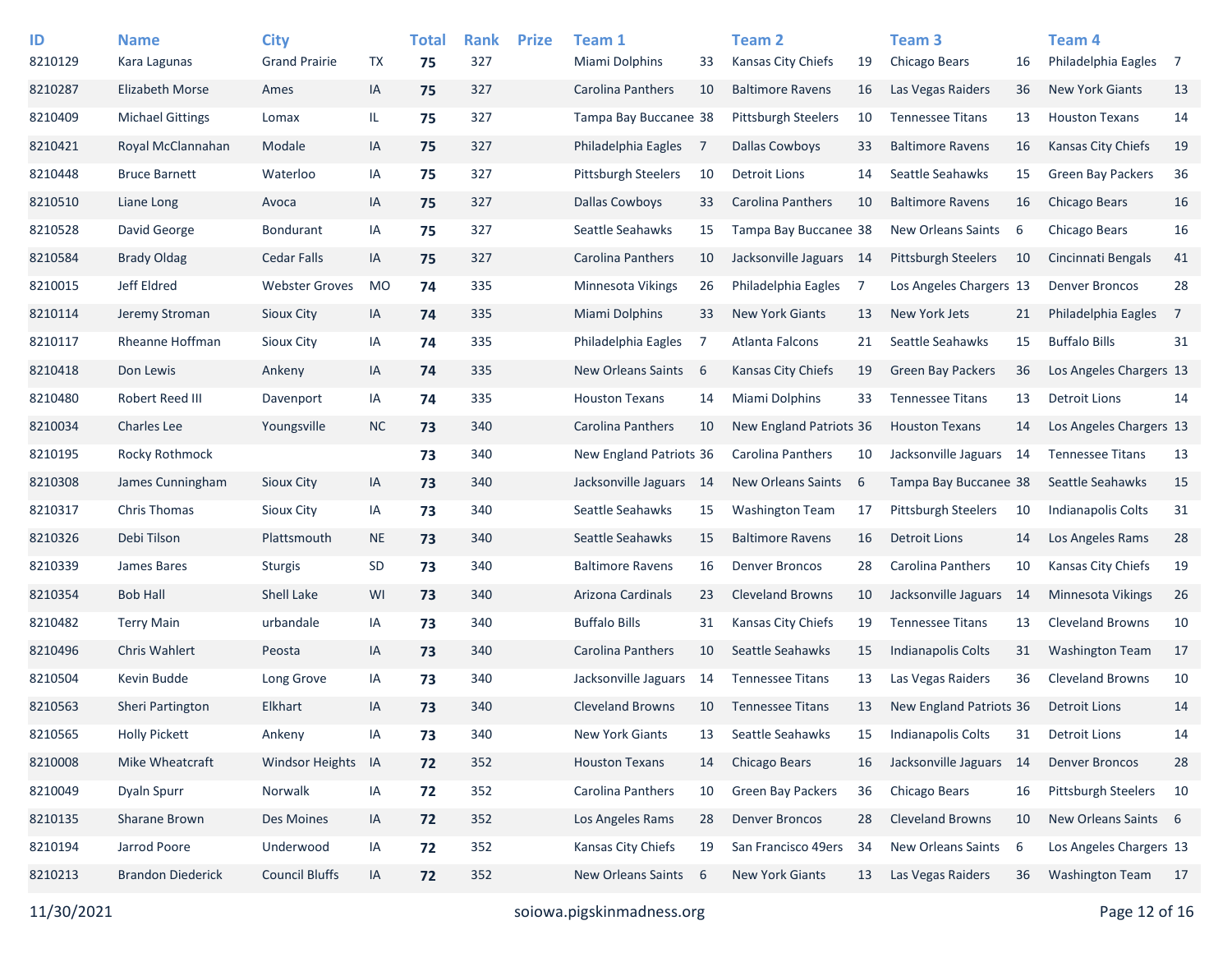| ID      | <b>Name</b>             | <b>City</b>           |           | <b>Total</b> | <b>Rank</b> | <b>Prize</b> | Team 1                     |    | Team 2                     |     | Team <sub>3</sub>        |     | Team 4                     |                |
|---------|-------------------------|-----------------------|-----------|--------------|-------------|--------------|----------------------------|----|----------------------------|-----|--------------------------|-----|----------------------------|----------------|
| 8210346 | Ron Pingel              | Spencer               | IA        | 72           | 352         |              | Seattle Seahawks           | 15 | <b>Detroit Lions</b>       | 14  | Philadelphia Eagles      | -7  | Las Vegas Raiders          | 36             |
| 8210425 | Royal McClannahan       | Modale                | IA        | 72           | 352         |              | <b>New York Giants</b>     | 13 | Seattle Seahawks           | 15  | Los Angeles Chargers 13  |     | <b>Indianapolis Colts</b>  | 31             |
| 8210469 | <b>Phillip Strekal</b>  | Albany                | OH        | 72           | 352         |              | <b>Tennessee Titans</b>    | 13 | Kansas City Chiefs         | 19  | Minnesota Vikings        | 26  | <b>Houston Texans</b>      | 14             |
| 8210551 | Matthew Lundquist       | Clive                 | IA        | 72           | 352         |              | Carolina Panthers          | 10 | <b>Cleveland Browns</b>    | 10  | Indianapolis Colts       | 31  | New York Jets              | 21             |
| 8210593 | Jenna Fitch             | Gilbert               | IA        | 72           | 352         |              | Tampa Bay Buccanee 38      |    | <b>Houston Texans</b>      | 14  | <b>Tennessee Titans</b>  | 13  | Philadelphia Eagles        | $\overline{7}$ |
| 8210012 | Tom Temple              | urbandale             | IA        | 71           | 362         |              | Arizona Cardinals          | 23 | <b>Houston Texans</b>      | 14  | New York Jets            | 21  | Los Angeles Chargers 13    |                |
| 8210200 | Jean Hern               | <b>Council Bluffs</b> | IA        | 71           | 362         |              | <b>Buffalo Bills</b>       | 31 | <b>Houston Texans</b>      | 14  | <b>Cleveland Browns</b>  | 10  | <b>Baltimore Ravens</b>    | 16             |
| 8210214 | Dana Schott             | <b>Council Bluffs</b> | IA        | 71           | 362         |              | Los Angeles Chargers 13    |    | Cincinnati Bengals         | 41  | Philadelphia Eagles      | 7   | <b>Pittsburgh Steelers</b> | - 10           |
| 8210258 | <b>Conner McCuen</b>    | West Des Moines IA    |           | 71           | 362         |              | Las Vegas Raiders          | 36 | Seattle Seahawks           | 15  | Philadelphia Eagles      | -7  | Los Angeles Chargers 13    |                |
| 8210453 | James Strekal           | Lowgap                | <b>NC</b> | 71           | 362         |              | <b>Detroit Lions</b>       | 14 | <b>Pittsburgh Steelers</b> | 10  | <b>Chicago Bears</b>     | 16  | <b>Buffalo Bills</b>       | 31             |
| 8210218 | <b>Chris Hite</b>       | <b>Council Bluffs</b> | IA        | 70           | 367         |              | <b>New York Giants</b>     | 13 | <b>Washington Team</b>     | 17  | New York Jets            | 21  | Kansas City Chiefs         | 19             |
| 8210300 | David Peterson          | Ames                  | IA        | 70           | 367         |              | <b>Houston Texans</b>      | 14 | <b>Dallas Cowboys</b>      | 33  | Pittsburgh Steelers      | 10  | <b>Tennessee Titans</b>    | 13             |
| 8210415 | Susan Wardlow           | Waverly               | IA        | 70           | 367         |              | <b>Denver Broncos</b>      | 28 | <b>Baltimore Ravens</b>    | 16  | Carolina Panthers        | 10  | Chicago Bears              | 16             |
| 8210473 | Steven Mickelson        | West Des Moines IA    |           | 70           | 367         |              | Los Angeles Chargers 13    |    | <b>Houston Texans</b>      | 14  | <b>Carolina Panthers</b> | 10  | Miami Dolphins             | 33             |
| 8210531 | Catherine Luchte        | Colorado Springs      | CO        | 70           | 367         |              | <b>Baltimore Ravens</b>    | 16 | <b>Pittsburgh Steelers</b> | 10  | Indianapolis Colts       | 31  | Los Angeles Chargers 13    |                |
| 8210559 | <b>Chris Simmons</b>    | Fort Dodge            | IA        | 70           | 367         |              | Los Angeles Chargers 13    |    | <b>Tennessee Titans</b>    | 13  | San Francisco 49ers      | 34  | <b>Carolina Panthers</b>   | 10             |
| 8210403 | <b>Bruce Hokel</b>      | Sioux City            | IA        | 69           | 373         |              | Seattle Seahawks           | 15 | <b>New York Giants</b>     | 13  | <b>Buffalo Bills</b>     | 31  | <b>Pittsburgh Steelers</b> | 10             |
| 8210470 | <b>Phillip Strekal</b>  | Albany                | OH        | 69           | 373         |              | <b>New Orleans Saints</b>  | 6  | Atlanta Falcons            | 21  | Arizona Cardinals        | 23  | <b>Kansas City Chiefs</b>  | 19             |
| 8210479 | Alyssa Jensen           | Grimes                | IA        | 69           | 373         |              | <b>Detroit Lions</b>       | 14 | Jacksonville Jaguars       | -14 | <b>Tennessee Titans</b>  | 13  | <b>Denver Broncos</b>      | 28             |
| 8210004 | <b>Charlie Sovich</b>   | West Des Moines IA    |           | 68           | 376         |              | <b>Pittsburgh Steelers</b> | 10 | Atlanta Falcons            | 21  | <b>Chicago Bears</b>     | 16  | New York Jets              | 21             |
| 8210039 | <b>Fletcher Spurr</b>   | Norwalk               | IA        | 68           | 376         |              | <b>Cleveland Browns</b>    | 10 | Jacksonville Jaguars       | 14  | <b>New York Giants</b>   | 13  | <b>Indianapolis Colts</b>  | 31             |
| 8210096 | <b>Michael Nichols</b>  | Sioux City            | IA        | 68           | 376         |              | <b>New Orleans Saints</b>  | 6  | Seattle Seahawks           | 15  | San Francisco 49ers      | -34 | <b>Tennessee Titans</b>    | 13             |
| 8210169 | Ken Goltl               | <b>Council Bluffs</b> | IA        | 68           | 376         |              | Carolina Panthers          | 10 | <b>Tennessee Titans</b>    | 13  | Minnesota Vikings        | 26  | Kansas City Chiefs         | 19             |
| 8210255 | <b>Mason Mumm</b>       | West Des Moines IA    |           | 68           | 376         |              | Indianapolis Colts         | 31 | Los Angeles Chargers 13    |     | <b>Cleveland Browns</b>  | 10  | <b>Houston Texans</b>      | 14             |
| 8210349 | <b>Becky Scherbring</b> | Ankeny                | IA        | 68           | 376         |              | Miami Dolphins             | 33 | Kansas City Chiefs         | 19  | Carolina Panthers        | 10  | New Orleans Saints         | - 6            |
| 8210451 | James Strekal           | Lowgap                | $NC$      | 68           | 376         |              | <b>Detroit Lions</b>       | 14 | Minnesota Vikings          | 26  | New York Jets            | 21  | Philadelphia Eagles        | $\overline{7}$ |
| 8210508 | Martin Benda            | Farley                | IA        | 68           | 376         |              | Atlanta Falcons            | 21 | Carolina Panthers          | 10  | Arizona Cardinals        | 23  | <b>Houston Texans</b>      | 14             |
| 8210564 | <b>Holly Pickett</b>    | Ankeny                | IA        | 68           | 376         |              | <b>Tennessee Titans</b>    | 13 | Carolina Panthers          | 10  | <b>Washington Team</b>   | 17  | Los Angeles Rams           | 28             |
| 8210574 | Keith Soffa             | Adel                  | IA        | 68           | 376         |              | <b>Baltimore Ravens</b>    | 16 | <b>Detroit Lions</b>       | 14  | Philadelphia Eagles 7    |     | <b>Buffalo Bills</b>       | 31             |
| 8210599 | Joseph Mckenna          | Des Moines            | IA        | 68           | 376         |              | Los Angeles Rams           | 28 | New York Jets              | 21  | Los Angeles Chargers 13  |     | New Orleans Saints         | $6^{\circ}$    |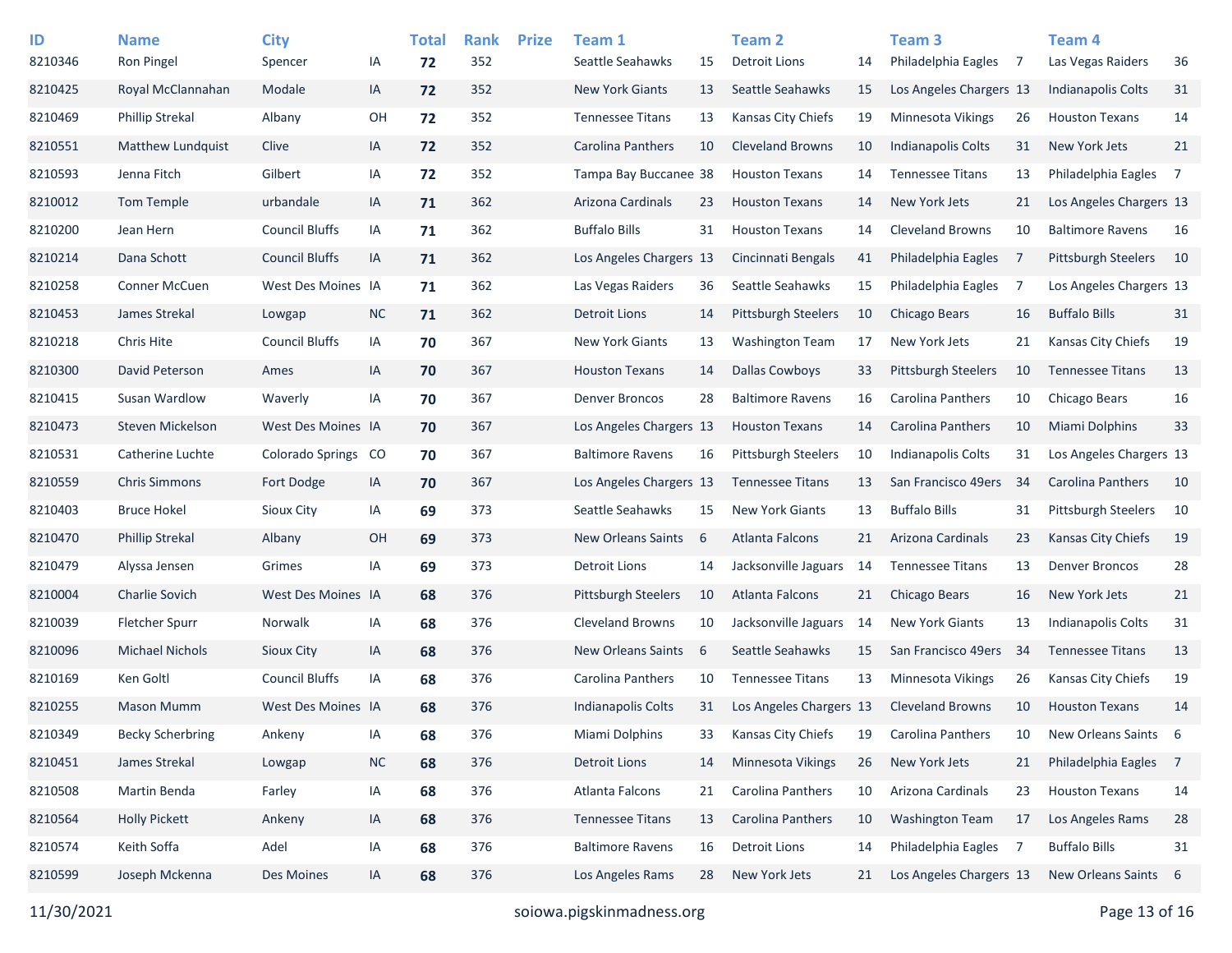| ID<br>8210112 | <b>Name</b><br>Kellen Fitch | <b>City</b><br>Sioux City | IA        | <b>Total</b><br>67 | <b>Rank</b><br>387 | <b>Prize</b> | Team 1<br><b>Houston Texans</b> | 14  | Team 2<br>Philadelphia Eagles | 7  | Team <sub>3</sub><br><b>Miami Dolphins</b> | 33  | <b>Team 4</b><br>Los Angeles Chargers 13 |     |
|---------------|-----------------------------|---------------------------|-----------|--------------------|--------------------|--------------|---------------------------------|-----|-------------------------------|----|--------------------------------------------|-----|------------------------------------------|-----|
| 8210147       | Melinda Goltl               | <b>Council Bluffs</b>     | IA        | 67                 | 387                |              | <b>Houston Texans</b>           | 14  | Seattle Seahawks              | 15 | <b>Carolina Panthers</b>                   | 10  | Los Angeles Rams                         | 28  |
| 8210192       | <b>Ted Roberts</b>          | <b>Council Bluffs</b>     |           |                    | 387                |              | Miami Dolphins                  |     | <b>Carolina Panthers</b>      |    |                                            |     | <b>Houston Texans</b>                    | 14  |
|               |                             |                           | IA        | 67                 |                    |              |                                 | 33  |                               | 10 | <b>Pittsburgh Steelers</b>                 | 10  |                                          |     |
| 8210313       | Amy Carlson                 | Sgt. Bluffs               | IA        | 67                 | 387                |              | Philadelphia Eagles             | 7   | <b>Tennessee Titans</b>       | 13 | San Francisco 49ers                        | -34 | Los Angeles Chargers 13                  |     |
| 8210417       | Linda Peterson              | Ames                      | IA        | 67                 | 387                |              | <b>Tennessee Titans</b>         | 13  | New Orleans Saints            | 6  | Seattle Seahawks                           | 15  | <b>Dallas Cowboys</b>                    | 33  |
| 8210461       | Gina McDonough              | Eddyville                 | IA        | 67                 | 387                |              | <b>Washington Team</b>          | 17  | <b>New York Giants</b>        | 13 | <b>Chicago Bears</b>                       | 16  | <b>Atlanta Falcons</b>                   | 21  |
| 8210486       | Ashley Jackson              | <b>Webster City</b>       | IA        | 67                 | 387                |              | Chicago Bears                   | 16  | Philadelphia Eagles           | 7  | San Francisco 49ers                        | 34  | Carolina Panthers                        | 10  |
| 8210489       | <b>Bob Shoultz</b>          | Sioux City                | IA        | 67                 | 387                |              | Seattle Seahawks                | 15  | <b>Houston Texans</b>         | 14 | <b>Denver Broncos</b>                      | 28  | <b>Pittsburgh Steelers</b>               | 10  |
| 8210509       | Liane Long                  | Avoca                     | IA        | 67                 | 387                |              | Seattle Seahawks                | 15  | <b>Washington Team</b>        | 17 | Detroit Lions                              | 14  | New York Jets                            | 21  |
| 8210198       | Brian Brockman              | Carson                    | IA        | 66                 | 396                |              | Los Angeles Chargers 13         |     | Kansas City Chiefs            | 19 | New York Jets                              | 21  | <b>Tennessee Titans</b>                  | 13  |
| 8210223       | James Grimes                | Altoona                   | IA        | 66                 | 396                |              | Denver Broncos                  | 28  | <b>Pittsburgh Steelers</b>    | 10 | <b>New York Giants</b>                     | 13  | Seattle Seahawks                         | 15  |
| 8210306       | <b>Andrew Dutler</b>        | Sioux City                | IA        | 66                 | 396                |              | Kansas City Chiefs              | 19  | Chicago Bears                 | 16 | <b>Baltimore Ravens</b>                    | 16  | Seattle Seahawks                         | 15  |
| 8210327       | Doug Tilson                 | Plattsmouth               | <b>NE</b> | 66                 | 396                |              | Seattle Seahawks                | 15  | New Orleans Saints            | -6 | <b>Washington Team</b>                     | 17  | <b>Denver Broncos</b>                    | 28  |
| 8210547       | Christopher Fisher          | <b>Des Moines</b>         | IA        | 66                 | 396                |              | <b>Cleveland Browns</b>         | 10  | Philadelphia Eagles           | 7  | <b>New York Giants</b>                     | 13  | Las Vegas Raiders                        | 36  |
| 8210549       | Lisa Rusk                   | Colfax                    | IA        | 66                 | 396                |              | <b>Miami Dolphins</b>           | 33  | <b>New York Giants</b>        | 13 | New Orleans Saints                         | - 6 | <b>Detroit Lions</b>                     | 14  |
| 8210027       | John Lowe                   | Pleasant Hill             | IA        | 65                 | 402                |              | Denver Broncos                  | 28  | <b>New York Giants</b>        | 13 | Philadelphia Eagles                        | 7   | <b>Washington Team</b>                   | 17  |
| 8210150       | Dennis Dudzik               | Omaha                     | <b>NE</b> | 65                 | 402                |              | Los Angeles Rams                | 28  | <b>Houston Texans</b>         | 14 | Carolina Panthers                          | 10  | <b>New York Giants</b>                   | 13  |
| 8210162       | Lori Havck                  | Omaha                     | <b>NE</b> | 65                 | 402                |              | <b>Houston Texans</b>           | 14  | <b>New York Giants</b>        | 13 | Los Angeles Rams                           | 28  | <b>Pittsburgh Steelers</b>               | 10  |
| 8210183       | Ksthy LeMaster              | <b>Council Bluffs</b>     | IA        | 65                 | 402                |              | Minnesota Vikings               | 26  | Philadelphia Eagles           | 7  | <b>Washington Team</b>                     | 17  | Seattle Seahawks                         | 15  |
| 8210338       | Judi Eyles                  | Ames                      | IA        | 65                 | 402                |              | Seattle Seahawks                | 15  | San Francisco 49ers 34        |    | <b>Cleveland Browns</b>                    | 10  | New Orleans Saints                       | - 6 |
| 8210017       | Debby Eldred                | West Des Moines IA        |           | 64                 | 407                |              | <b>Detroit Lions</b>            | 14  | New Orleans Saints            | -6 | Arizona Cardinals                          | 23  | Atlanta Falcons                          | 21  |
| 8210335       | Judi Eyles                  | Ames                      | IA        | 64                 | 407                |              | Jacksonville Jaguars            | 14  | Chicago Bears                 | 16 | Atlanta Falcons                            | 21  | <b>New York Giants</b>                   | 13  |
| 8210517       | Jeri Lyn Bares              | Oskaloosa                 | IA        | 64                 | 407                |              | New York Jets                   | 21  | Los Angeles Chargers 13       |    | <b>Washington Team</b>                     | 17  | <b>New York Giants</b>                   | 13  |
| 8210267       | <b>Mason Mumm</b>           | West Des Moines IA        |           | 63                 | 410                |              | Jacksonville Jaguars            | -14 | Los Angeles Chargers 13       |    | <b>Cleveland Browns</b>                    | 10  | <b>Minnesota Vikings</b>                 | 26  |
| 8210573       | <b>Scott Moore</b>          | Missouri Valley           | IA        | 63                 | 410                |              | <b>Detroit Lions</b>            | 14  | Philadelphia Eagles           | 7  | Jacksonville Jaguars                       | 14  | Los Angeles Rams                         | 28  |
| 8210048       | Jayson Spurr                | Norwalk                   | IA        | 62                 | 412                |              | Los Angeles Chargers 13         |     | Atlanta Falcons               | 21 | <b>Houston Texans</b>                      | 14  | <b>Detroit Lions</b>                     | 14  |
| 8210484       | <b>Terry Main</b>           | urbandale                 | IA        | 62                 | 412                |              | New York Jets                   | 21  | <b>Detroit Lions</b>          | 14 | <b>Tennessee Titans</b>                    | 13  | Jacksonville Jaguars 14                  |     |
| 8210512       | Liane Long                  | Avoca                     | IA        | 62                 | 412                |              | Los Angeles Chargers 13         |     | Minnesota Vikings             | 26 | <b>Washington Team</b>                     | 17  | New Orleans Saints 6                     |     |
| 8210047       | Jan Spurr                   | Creston                   | IA        | 61                 | 415                |              | <b>New York Giants</b>          | 13  | Jacksonville Jaguars 14       |    | Los Angeles Chargers 13                    |     | New York Jets                            | 21  |
| 8210440       | <b>Thomas Berger</b>        | Epworth                   | IA        | 61                 | 415                |              | New York Giants                 | 13  | Detroit Lions                 | 14 | Atlanta Falcons                            | 21  | <b>Tennessee Titans</b>                  | 13  |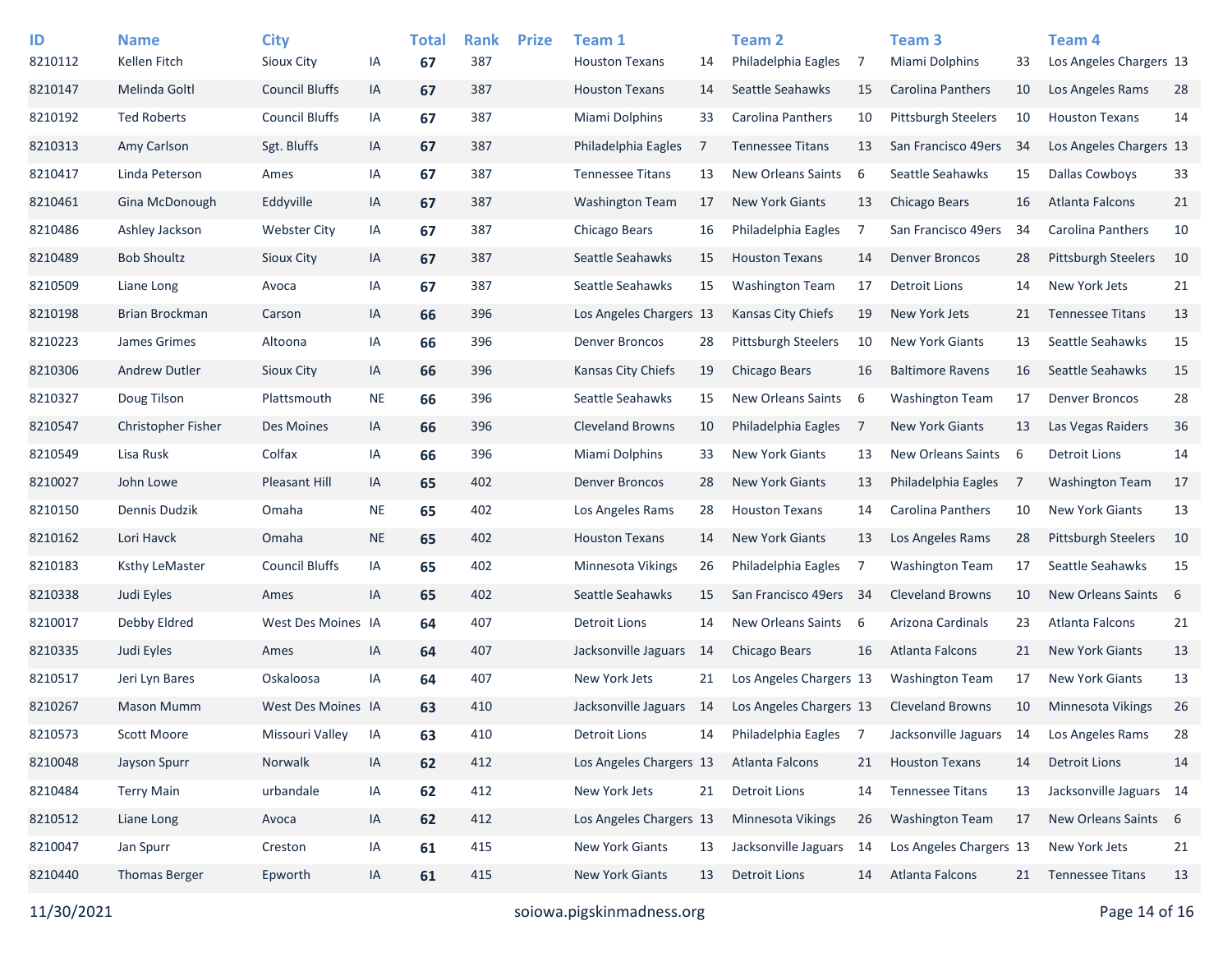| ID<br>8210588 | <b>Name</b><br>Glenda Cogley | <b>City</b><br>Grimes | IA        | <b>Total</b><br>61 | <b>Rank</b><br>415 | <b>Prize</b> | Team 1<br><b>Pittsburgh Steelers</b> | 10  | Team <sub>2</sub><br>New York Jets | 21  | Team 3<br>Los Angeles Chargers 13 |      | Team <sub>4</sub><br><b>Washington Team</b> | 17             |
|---------------|------------------------------|-----------------------|-----------|--------------------|--------------------|--------------|--------------------------------------|-----|------------------------------------|-----|-----------------------------------|------|---------------------------------------------|----------------|
| 8210320       | <b>Brian Clausen</b>         | Sioux Clty            | IA        | 60                 | 418                |              | Miami Dolphins                       | 33  | <b>Cleveland Browns</b>            | 10  | Philadelphia Eagles               | - 7  | Carolina Panthers                           | 10             |
| 8210450       | James Strekal                | Lowgap                | <b>NC</b> | 60                 | 418                |              | <b>Minnesota Vikings</b>             | 26  | New Orleans Saints                 | 6   | Seattle Seahawks                  | 15   | Los Angeles Chargers 13                     |                |
| 8210474       | Marcus Barkema               | Goodell               | IA        | 60                 | 418                |              | Philadelphia Eagles                  | 7   | <b>Baltimore Ravens</b>            | 16  | Arizona Cardinals                 | 23   | <b>Detroit Lions</b>                        | 14             |
| 8210225       | James Grimes                 | Altoona               | IA        | 59                 | 421                |              | <b>Tennessee Titans</b>              | 13  | Detroit Lions                      | 14  | Kansas City Chiefs                | 19   | <b>New York Giants</b>                      | 13             |
| 8210585       | Jason Gold                   | Dallas City           | IL.       | 59                 | 421                |              | Jacksonville Jaguars                 | -14 | <b>Kansas City Chiefs</b>          | 19  | Chicago Bears                     | 16   | Carolina Panthers                           | 10             |
| 8210118       | Jeana Davis                  | Sioux City            | <b>NE</b> | 58                 | 423                |              | Jacksonville Jaguars                 | 14  | Kansas City Chiefs                 | 19  | <b>Cleveland Browns</b>           | 10   | Seattle Seahawks                            | 15             |
| 8210331       | Carmie Hotchkiss             | <b>Sioux City</b>     | IA        | 58                 | 423                |              | <b>Pittsburgh Steelers</b>           | 10  | Chicago Bears                      | 16  | Los Angeles Chargers 13           |      | <b>Kansas City Chiefs</b>                   | 19             |
| 8210538       | Kelly Johnson                | <b>WALCOTT</b>        | IA        | 58                 | 423                |              | Minnesota Vikings                    | 26  | <b>Cleveland Browns</b>            | 10  | New Orleans Saints 6              |      | <b>Baltimore Ravens</b>                     | 16             |
| 8210523       | Adam Long                    | Avoca                 | IA        | 57                 | 426                |              | <b>Houston Texans</b>                | 14  | Carolina Panthers                  | 10  | Philadelphia Eagles               | - 7  | Minnesota Vikings                           | 26             |
| 8210570       | Jean Wulf                    | Davenport             | IA        | 57                 | 426                |              | Detroit Lions                        | 14  | <b>Pittsburgh Steelers</b>         | 10  | <b>Minnesota Vikings</b>          | 26   | Philadelphia Eagles                         | $\overline{7}$ |
| 8210322       | Mark Huberty                 | Sgt. Bluffs           | IA        | 56                 | 428                |              | <b>Washington Team</b>               | 17  | Jacksonville Jaguars 14            |     | <b>Kansas City Chiefs</b>         | 19   | New Orleans Saints 6                        |                |
| 8210472       | Jeffery Jones                | <b>Cedar Falls</b>    | IA        | 56                 | 428                |              | Philadelphia Eagles                  | 7   | Atlanta Falcons                    | 21  | <b>New York Giants</b>            | 13   | Seattle Seahawks                            | 15             |
| 8210032       | Jeff Klocko                  | Norwalk               | IA        | 54                 | 430                |              | <b>New York Giants</b>               | 13  | Jacksonville Jaguars               | -14 | <b>Washington Team</b>            | 17   | <b>Pittsburgh Steelers</b>                  | 10             |
| 8210145       | <b>Constance Coates</b>      | Moultonborouch        | <b>NH</b> | 54                 | 430                |              | Philadelphia Eagles                  | 7   | Carolina Panthers                  | 10  | <b>Buffalo Bills</b>              | 31   | New Orleans Saints 6                        |                |
| 8210302       | Marc Hein                    | <b>Sioux City</b>     | IA        | 54                 | 430                |              | Philadelphia Eagles                  | 7   | Carolina Panthers                  | 10  | <b>Atlanta Falcons</b>            | 21   | <b>Baltimore Ravens</b>                     | 16             |
| 8210345       | Jo Ellen Shonkwiler          | Estherville           | IA        | 54                 | 430                |              | <b>Washington Team</b>               | 17  | <b>Tennessee Titans</b>            | 13  | <b>Cleveland Browns</b>           | 10   | <b>Detroit Lions</b>                        | 14             |
| 8210325       | <b>Brad Bollinger</b>        | Sioux City            | IA        | 53                 | 434                |              | Los Angeles Chargers 13              |     | <b>Detroit Lions</b>               | 14  | <b>Cleveland Browns</b>           | 10   | Chicago Bears                               | 16             |
| 8210037       | <b>Charles Lee</b>           | Youngsville           | <b>NC</b> | 52                 | 435                |              | Jacksonville Jaguars                 | -14 | <b>Washington Team</b>             | 17  | <b>Detroit Lions</b>              | 14   | Philadelphia Eagles                         | 7              |
| 8210430       | Paul Barnett                 | Higginson             | AR        | 52                 | 435                |              | <b>Pittsburgh Steelers</b>           | 10  | <b>Houston Texans</b>              | 14  | Jacksonville Jaguars              | - 14 | <b>Detroit Lions</b>                        | 14             |
| 8210568       | Jean Wulf                    | Davenport             | IA        | 52                 | 435                |              | Arizona Cardinals                    | 23  | <b>Tennessee Titans</b>            | 13  | New Orleans Saints                | - 6  | <b>Cleveland Browns</b>                     | 10             |
| 8210161       | John Seaman                  | Omaha                 | <b>NE</b> | 51                 | 438                |              | <b>Cleveland Browns</b>              | 10  | <b>Tennessee Titans</b>            | 13  | Jacksonville Jaguars              | 14   | <b>Houston Texans</b>                       | 14             |
| 8210608       | Jen Sheehan                  | Clarion               | IA        | 50                 | 439                |              | <b>New York Giants</b>               | 13  | <b>Cleveland Browns</b>            | 10  | New Orleans Saints                | - 6  | New York Jets                               | 21             |
| 8210609       | Jac Doran                    | Fort Dodge            | IA        | 50                 | 439                |              | <b>New York Giants</b>               | 13  | Philadelphia Eagles                | 7   | <b>Detroit Lions</b>              | 14   | <b>Baltimore Ravens</b>                     | 16             |
| 8210424       | Royal McClannahan            | Modale                | IA        | 49                 | 441                |              | Pittsburgh Steelers                  | 10  | Seattle Seahawks                   | 15  | <b>Houston Texans</b>             | 14   | <b>Cleveland Browns</b>                     | 10             |
| 8210260       | Kaylene Ballesteros          | Indianola             | IA        | 48                 | 442                |              | Philadelphia Eagles 7                |     | <b>Houston Texans</b>              | 14  | New Orleans Saints 6              |      | Atlanta Falcons                             | 21             |
| 8210005       | Keith Sandvig                | West Des Moines IA    |           | 47                 | 443                |              | Los Angeles Chargers 13              |     | Philadelphia Eagles                | 7   | Jacksonville Jaguars 14           |      | <b>New York Giants</b>                      | 13             |
| 8210078       | Melissa Cruise               | Ames                  | IA        | 47                 | 443                |              | Philadelphia Eagles 7                |     | New York Giants                    | 13  | New Orleans Saints 6              |      | New York Jets                               | 21             |
| 8210270       | Andre Owen                   | West Des Moines IA    |           | 47                 | 443                |              | Jacksonville Jaguars 14              |     | Los Angeles Chargers 13            |     | New Orleans Saints                | - 6  | <b>Detroit Lions</b>                        | 14             |
| 8210572       | Scott Moore                  | Missouri Valley       | IA        | 46                 | 446                |              | Seattle Seahawks                     | 15  | Philadelphia Eagles 7              |     | Carolina Panthers                 | 10   | <b>Houston Texans</b>                       | 14             |